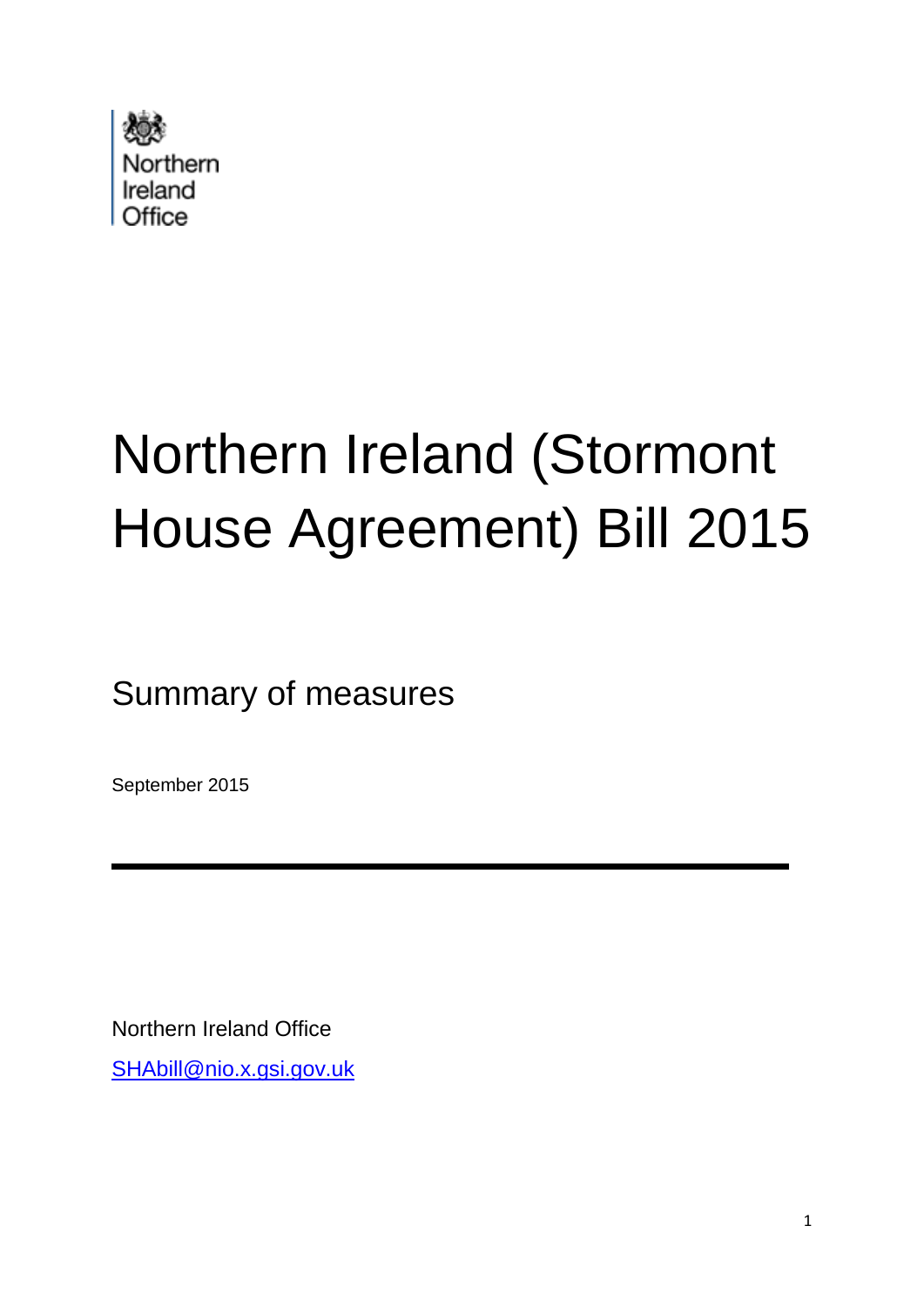### Contents:

- Executive summary
- Introduction
- Background to the Stormont House Agreement
- Devolution
- Historical Investigations Unit
- Independent Commission on Information Retrieval
- Oral History Archive
- Appointments to the Northern Ireland Executive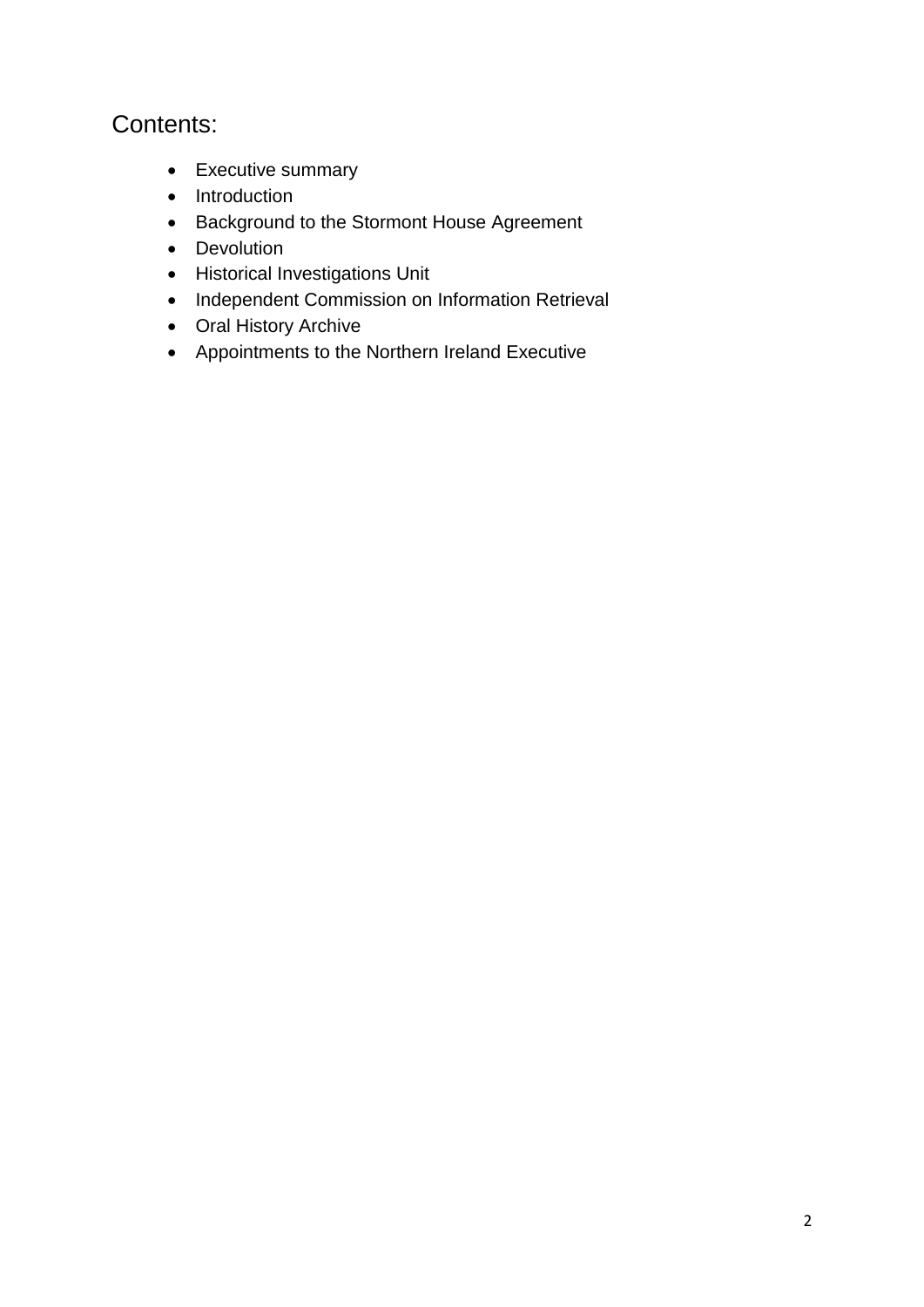### Executive Summary

This policy paper sets out what will be included in the Northern Ireland (Stormont House Agreement) Bill announced in the Queen's Speech 2015.

The Bill will deliver commitments made in the Stormont House Agreement relating to the legacy of the Troubles. It will create the legislative framework for:

- **The Historical Investigations Unit** (HIU) an independent organisation that will take forward outstanding investigations into Troubles-related deaths;
- **The Independent Commission on Information Retrieval** (ICIR) an independent body established by international agreement between the UK and Irish Governments that will enable victims and survivors to seek and privately receive information about the Troubles-related deaths of their next of kin;
- **An Oral History Archive** (OHA) a central place for people from all backgrounds to share experiences and narratives related to the Troubles and to draw together existing oral history projects.

These new institutions will place the needs of victims and their families at their heart. They will operate in a way that is balanced, proportionate, transparent, fair and equitable. As the Government stated in its Northern Ireland manifesto at the General Election, we will not be party to a re-write of history. We are confident that the proposals in this document are consistent with that position.

The detailed measures build on the framework established by the Agreement and have been developed following work carried out by the Northern Ireland Office and the five largest parties in the Northern Ireland Assembly. Once established, these institutions will represent significant progress towards dealing with the legacy of Northern Ireland's past.

None of these proposals amount to any form of amnesty. This Government believes fundamentally in the rule of law and amnesties are not something that we would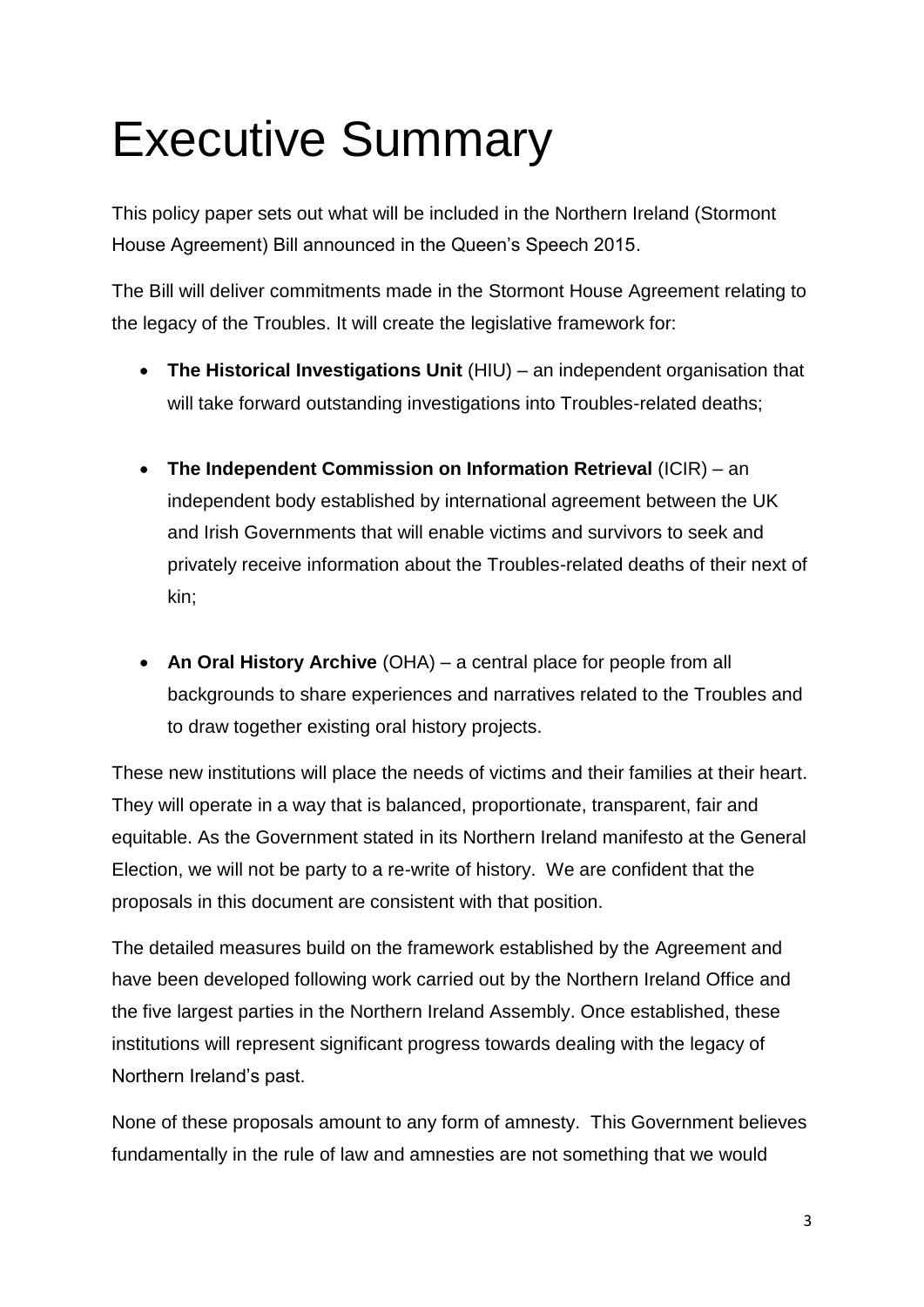contemplate. Where evidence exists for a prosecution of any crime in relation to the troubles, the law will take its course. That is one of the reasons why we are establishing the HIU to examine Troubles-related deaths and which will have powers to refer cases to the Northern Ireland DPP for a decision on prosecution.

In order to encourage co-operation with the ICIR, it was agreed that information provided to it would be inadmissible in court. This position will be explained to people who seek information through the ICIR. The Stormont House Agreement made clear, however, that no individual who provides information would be immune from prosecution if the required evidential test is satisfied.

If the Northern Ireland Executive is able to proceed with implementation of the Stormont House Agreement it is expected that the three bodies established by the Bill - the HIU, the ICIR and the OHA - will receive support from the financial package provided by the UK Government to support the Agreement.

The Bill will also make one **institutional reform** to the workings of the Northern Ireland Assembly. It contains a provision to extend the time available to allocate Ministerial positions from 7 days to 14 days after the Assembly first meets following an election.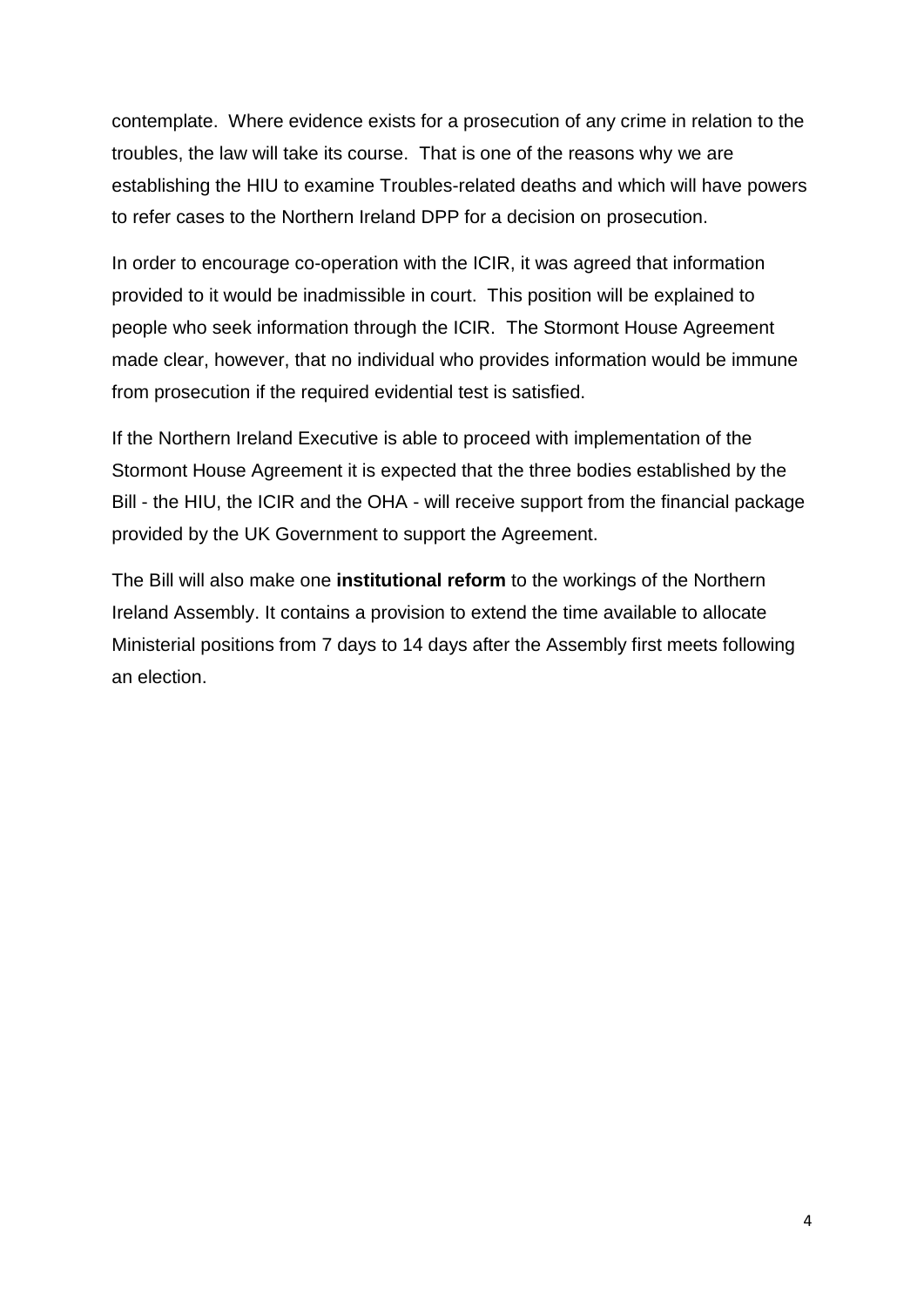### Introduction

This policy paper is designed to provide information on the measures to be included in the Northern Ireland (Stormont House Agreement) Bill (the Bill), announced in the Queen's Speech 2015. The measures deliver on the various commitments contained in paragraphs 22-25, 30-55 and 61 of the Stormont House Agreement (the Agreement).

Within the framework established by the Agreement, the measures in the Bill have been developed following work carried out by the Northern Ireland Office, the Department of Justice, the Department of Culture, Arts and Leisure, and the Stormont House Implementation Group (SHIG). The SHIG has been established by the five main parties of the Northern Ireland Assembly to monitor and have oversight of all parts of the Stormont House Agreement that fall to the Northern Ireland Executive to implement.

At the request of the SHIG, the Bill will cover areas which are devolved as well as matters that are reserved or excepted. Using a single legislative vehicle was felt to be the most effective way to deliver commitments in the Stormont House Agreement in the very demanding schedule which needs to be followed if new structures on the past have any chance of coming into operation by the end of 2016. A Legislative Consent Motion will, therefore, be sought in the Northern Ireland Assembly in relation to devolved matters.

Inevitably, the Agreement does not expressly cover all the detail needed to deliver legislation. It is acknowledged that on some detailed questions covered in the Bill, there is not yet a clear consensus between the five main Northern Ireland parties. Work will continue to build consensus on remaining points of difference.

This paper outlines the key measures and explains how these relate to the Agreement itself. The Bill is intended to be introduced to Parliament in autumn 2015.

This paper is not designed to replace the explanatory notes which will accompany the Bill. On introduction of the Bill, the explanatory notes will be published on the [www.parliament.uk](http://www.parliament.uk/) website.

If you have any queries about the information provided in this pack or about the Bill, please contact the Bill Team at: [SHAbill@nio.x.gsi.gov.uk.](mailto:SHAbill@nio.x.gsi.gov.uk)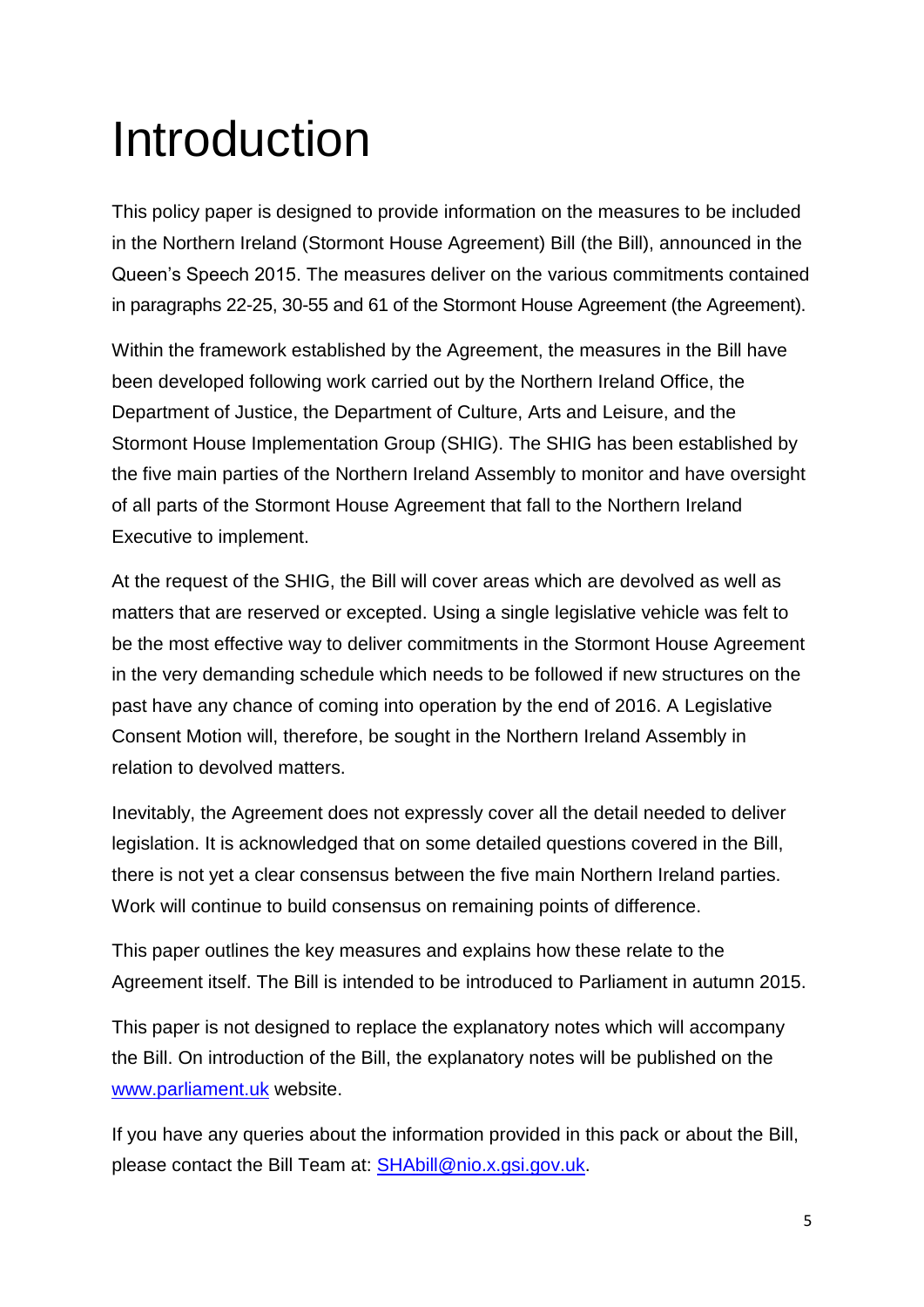### Background to the Stormont House Agreement

The Stormont House Agreement<sup>1</sup> was reached on 23 December 2014, following 11 weeks of talks between the UK Government, the five largest parties in the Northern Ireland Assembly, and the Irish Government on matters for which they have responsibility, in accordance with the three-stranded approach confirmed in the 1998 Belfast Agreement.

The Agreement addresses a number of challenges facing Northern Ireland, including welfare reform, fiscal sustainability, measures to deal with the legacy of the Troubles, arrangements to examine issues such as flags, parades, cultural identity and tradition, and improvements to the working of devolution.

The measures related to the legacy of the Troubles represent significant progress towards recognising the needs of victims and their families, and putting in place new institutions to help Northern Ireland deal with its past. As set out in the Agreement, these new institutions need to operate in a way that is "balanced, proportionate, transparent, fair and equitable." Upholding these principles has been a key consideration in the design of the operating models for each of the new institutions, which must not seek to re-write history but rather support the transition to long-term peace and stability in Northern Ireland.

These new institutions build on previous initiatives that sought to resolve complex issues from Northern Ireland's past.

The Northern Ireland (Stormont House Agreement) Bill will deliver a number of commitments made by the UK Government in the Agreement. These are:

 **The Historical Investigations Unit (HIU)** – the Bill will establish a new independent body to take forward outstanding investigations into Troublesrelated deaths. These include those deaths previously identified as requiring

 $\overline{\phantom{a}}$ <sup>1</sup> Full text of the Agreement is available here: [https://www.gov.uk/government/publications/the-stormont](https://www.gov.uk/government/publications/the-stormont-house-agreement)[house-agreement](https://www.gov.uk/government/publications/the-stormont-house-agreement)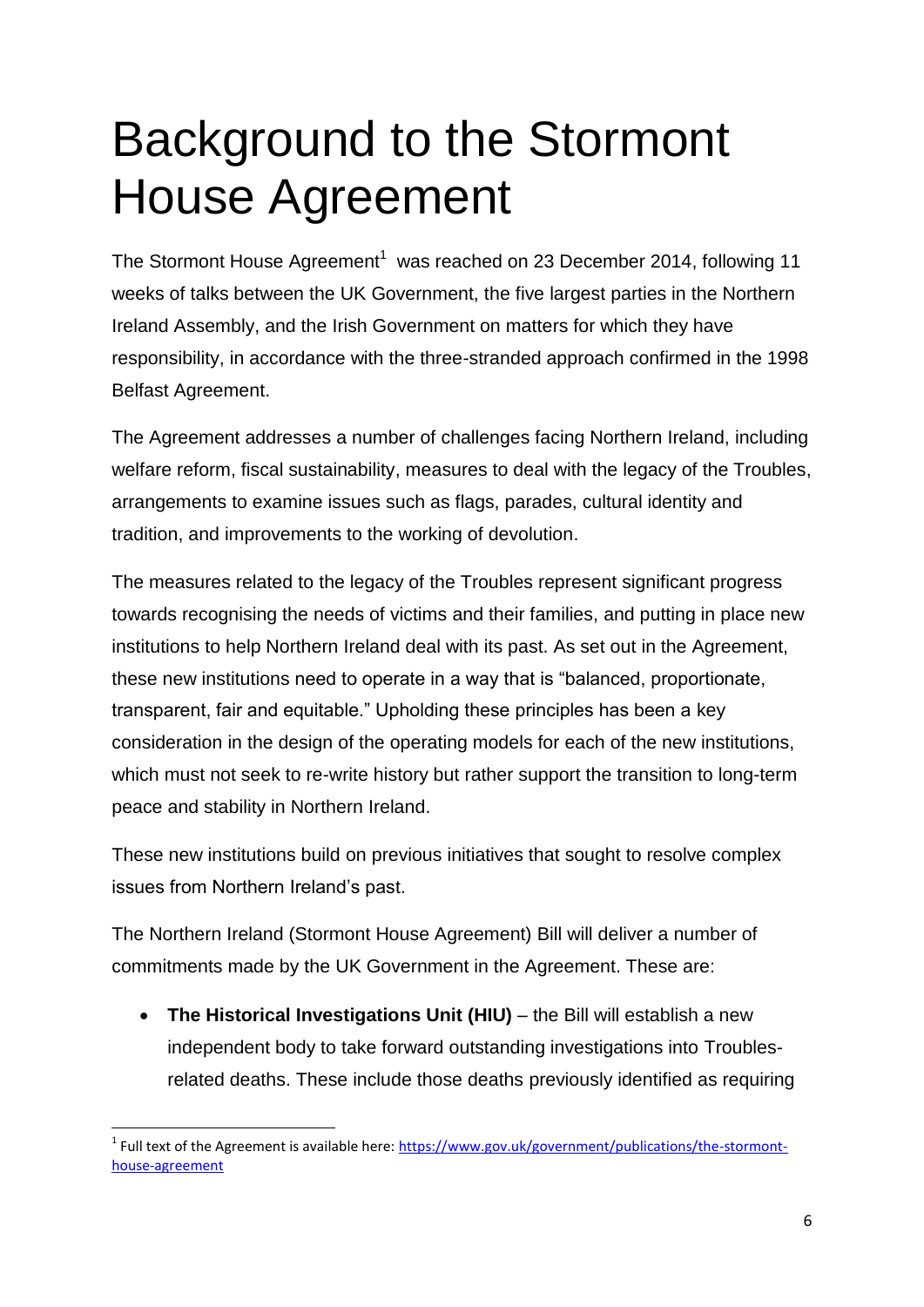re-examination. The body will take on investigations and functions that had previously been the responsibility of the Police Service of Northern Ireland's (PSNI) Historical Enquiries Team and the Office of the Police Ombudsman for Northern Ireland (OPONI).

- **The Independent Commission on Information Retrieval (ICIR)** an independent body established by international agreement between the UK Government and Irish Government that will enable victims and survivors to seek and privately receive information about the Troubles-related deaths of their next-of-kin. The ICIR will be separate to the criminal justice system and information provided to it will not be admissible in court. The ICIR will not provide an amnesty: it is the information *as provided to the ICIR* which is protected, not the individual (or the information if it is obtained by another means). No individual who provides information would be immune from prosecution if the required evidential test is satisfied.
- **An Oral History Archive (OHA)** a central place for people from all backgrounds to share experiences and narratives related to the Troubles and to draw together existing oral history projects. The OHA will be located within the Public Records Office of NI (PRONI) but will have operational independence from the Department of Culture Arts and Leisure, which is PRONI's parent department.
- **Institutional reform** the Bill will contain a provision to extend the time available to allocate Ministerial positions from 7 days to 14 days after the Assembly first meets following an election.

These measures are outlined in more detail, with the relevant excerpts from the Agreement, below.

One of the key commitments in the Agreement is the establishment of the Implementation and Reconciliation Group (IRG). As outlined in the Agreement, "Promoting reconciliation will underlie all of the work of the IRG. It will encourage and support other initiatives that contribute to reconciliation, better understanding of the past and reducing sectarianism…… After 5 years a report on themes will be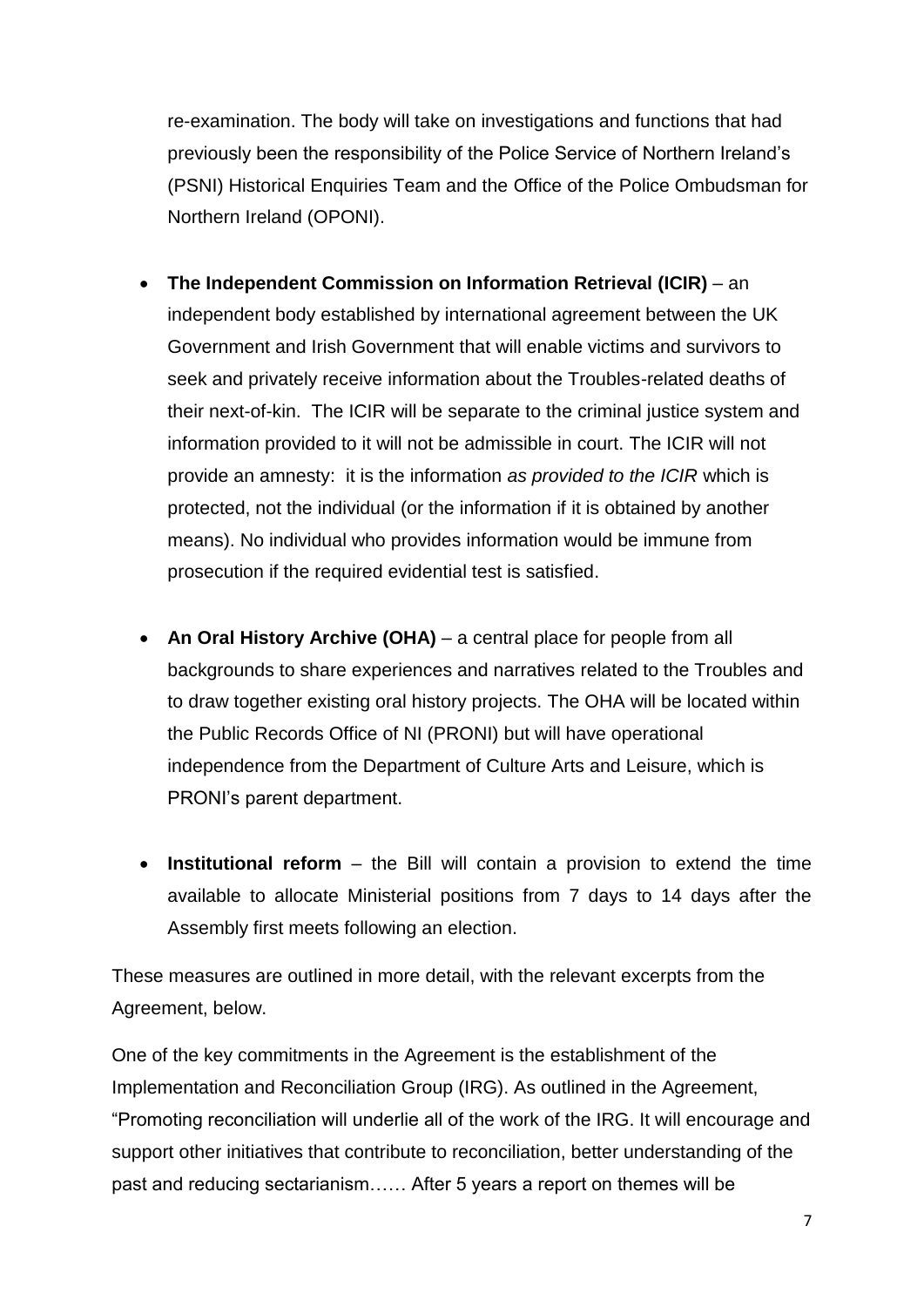commissioned by the IRG from independent academic experts. Any potential evidence base for patterns and themes will be referred to the IRG from any of the legacy mechanisms [outlined in this paper]".

It is not currently envisaged that the IRG will be included in the Northern Ireland (Stormont House Agreement) Bill. However, the UK Government stands ready to assist on matters related to the IRG if requested to do so by the Northern Ireland parties.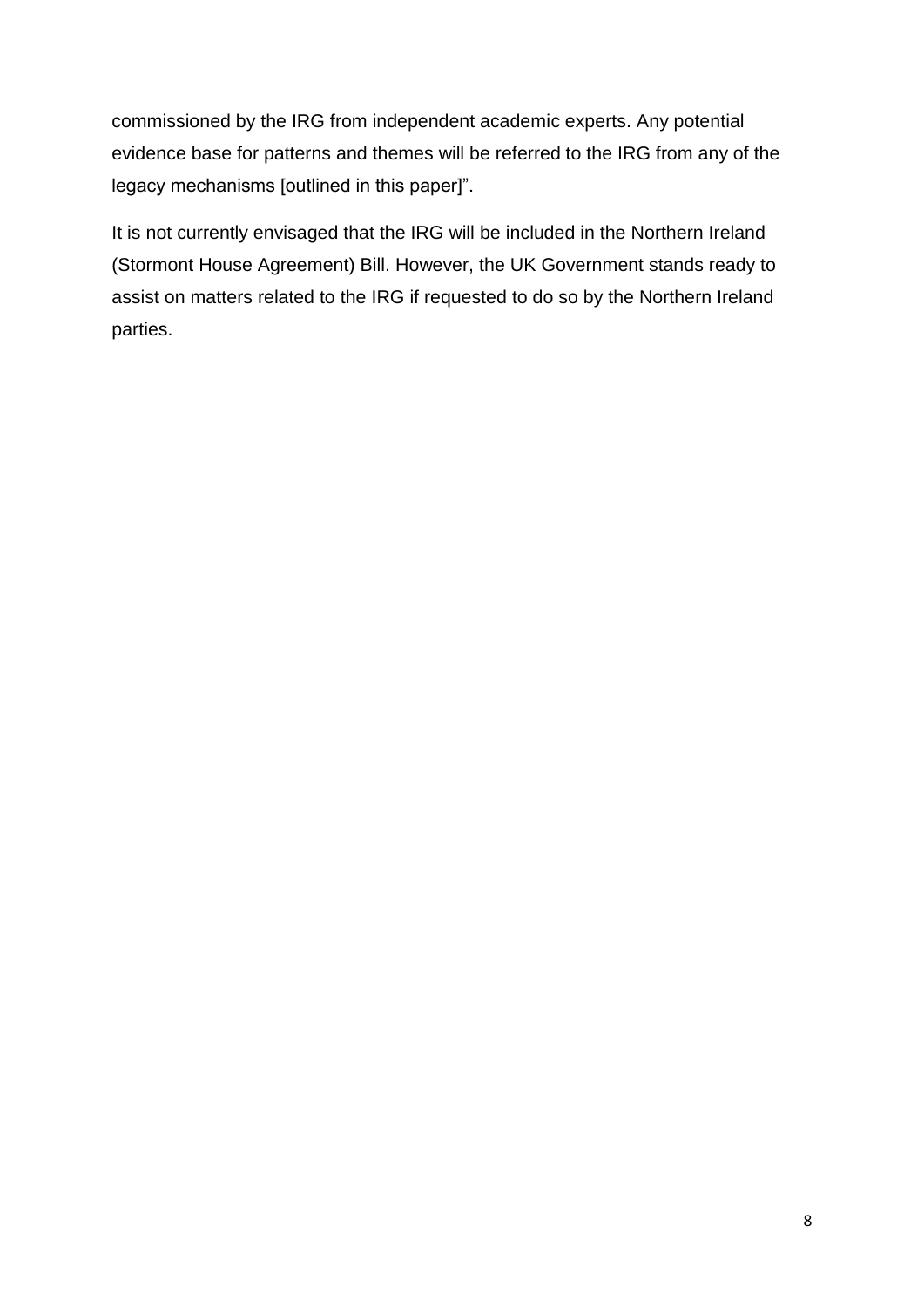### **Devolution**

1

The Northern Ireland devolution settlement<sup>2</sup> gives legislative competence in respect of certain matters (known as 'transferred matters') to the Northern Ireland Assembly. These include justice and policing, culture and sport, and many areas in the economic and social fields, such as health and social services, education, and employment and skills.

The UK Government remains responsible for excepted and reserved matters, including the constitution, general taxation, international relations and protection of national security. The Northern Ireland Assembly has competence to legislate for reserved matters, where it has the consent of the Secretary of State for Northern Ireland.

The Northern Ireland Act 1998 (which has been amended a number of times) sets out the full list of excepted and reserved matters<sup>3</sup>.

#### *Devolution and the Northern Ireland (Stormont House Agreement) Bill*

The majority of the commitments in the Agreement, including some of those related to the past, deal with matters within the legislative competence of the Northern Ireland Assembly, and are the responsibility of the Northern Ireland Executive. However, in order to expedite the establishment of the legacy institutions, the Government has agreed to include the provisions outlined above in a single Bill before Parliament.

The measures in the Bill will primarily be operative in Northern Ireland but the majority of the provisions, including inadmissibility of information provided to the Independent Commission on Information Retrieval, will extend to the whole of the UK. This will ensure that the new institutions can operate as intended. In the case of the ICIR, which will be an independent international body, corresponding legislation

 $2$  For more information on devolution and how it affects the way governments work, see: <https://www.gov.uk/guidance-on-devolution> and [https://www.gov.uk/devolution-of-powers-to-scotland](https://www.gov.uk/devolution-of-powers-to-scotland-wales-and-northern-ireland)[wales-and-northern-ireland](https://www.gov.uk/devolution-of-powers-to-scotland-wales-and-northern-ireland)

 $3$  Those matters which are not specifically excepted or reserved are deemed to be transferred.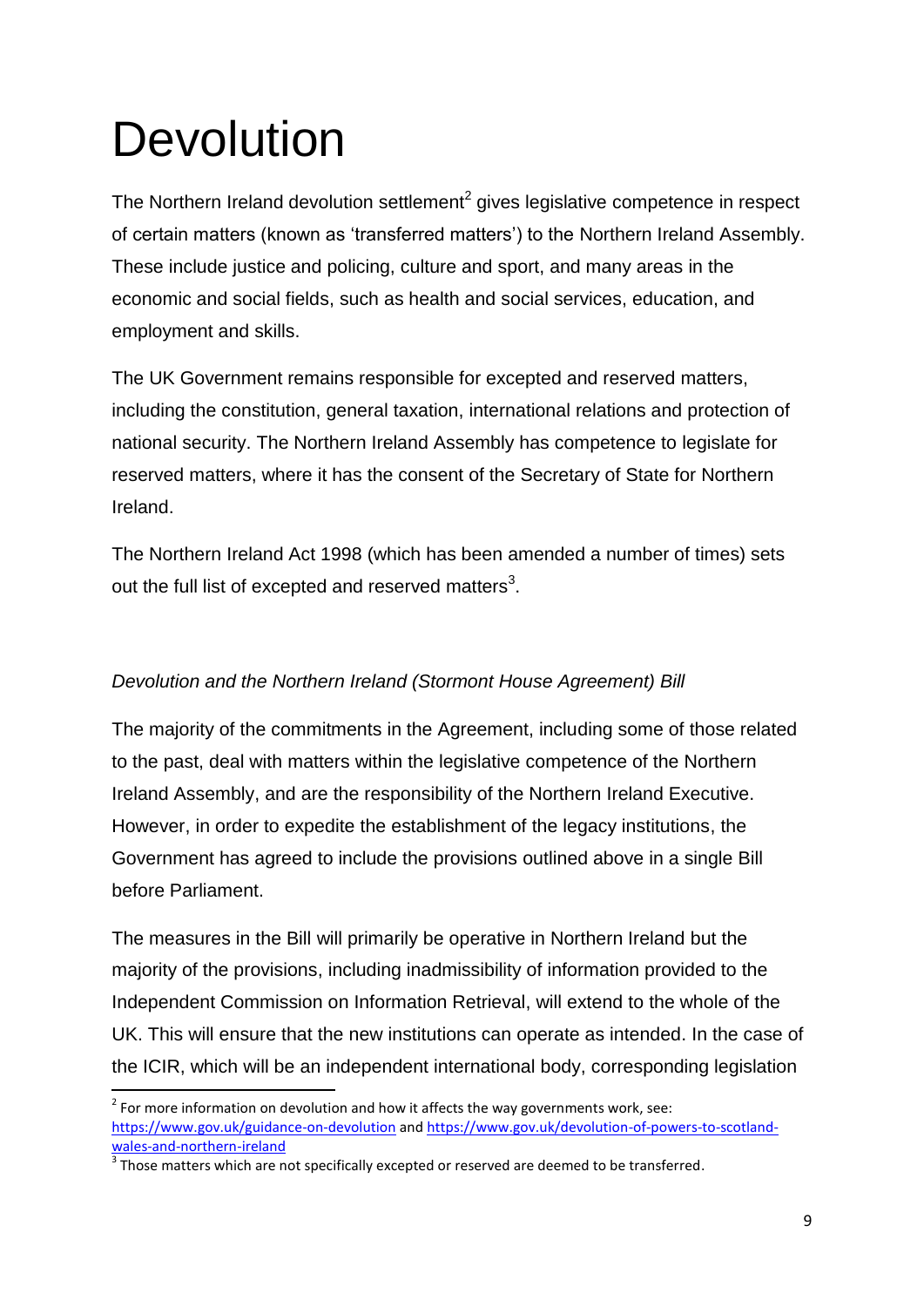will need to be enacted by the Houses of the Oireachtas to ensure it can operate in Ireland.

In line with the convention that the UK Parliament will not normally legislate on a devolved matter without the consent of the devolved legislature, the UK Government is seeking a Legislative Consent Motion in respect of transferred matters.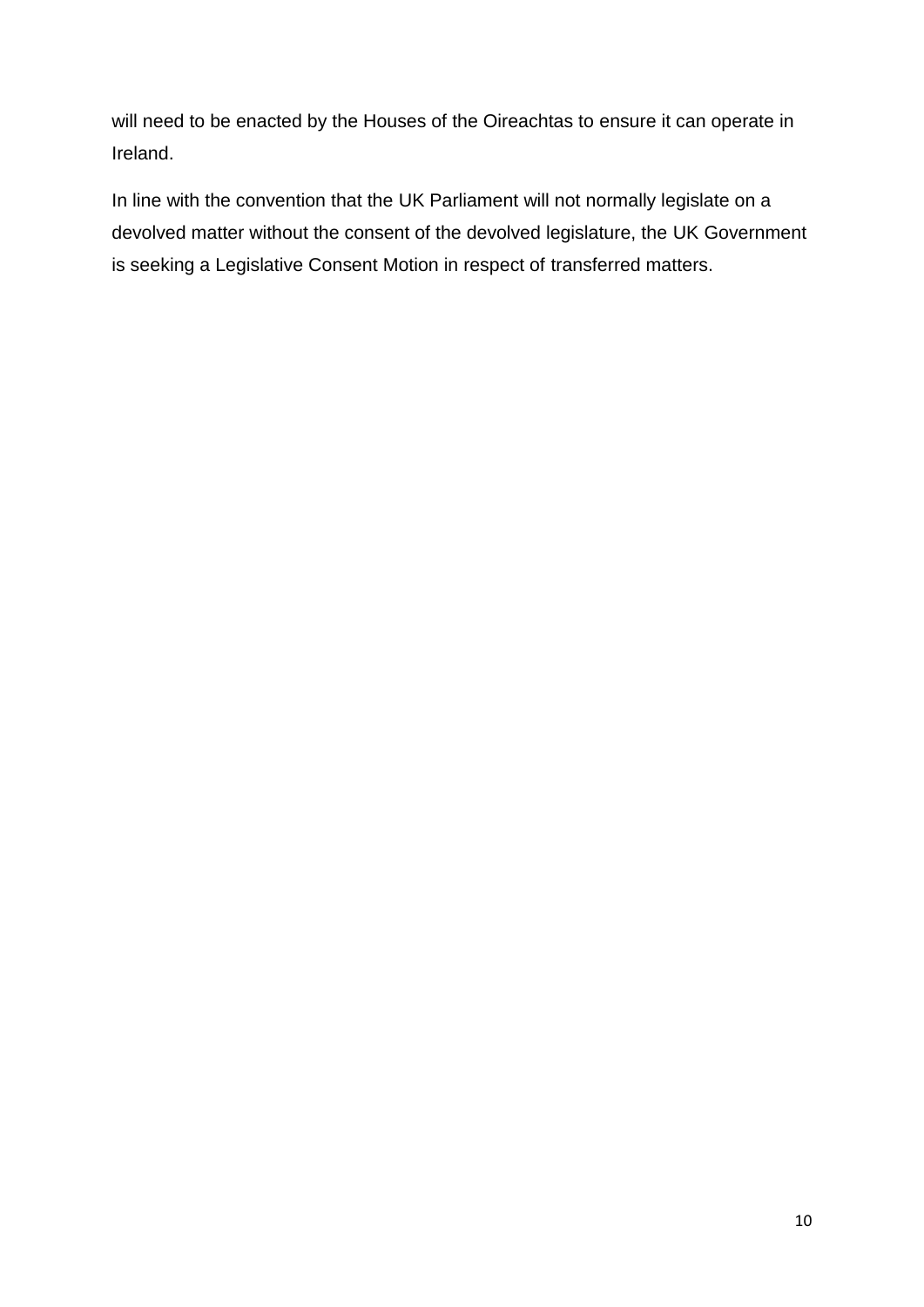## Historical Investigations Unit

*Extract from the Stormont House Agreement:*

30. Legislation will establish a new independent body to take forward investigations into outstanding Troubles-related deaths; the Historical Investigations Unit (HIU). The body will take forward outstanding cases from the HET process and the legacy work of the Police Ombudsman for Northern Ireland (PONI). A report will be produced in each case.

31. Processes dealing with the past should be victim-centred. Legacy inquests will continue as a separate process to the HIU. Recent domestic and European judgments have demonstrated that the legacy inquest process is not providing access to a sufficiently effective investigation within an acceptable timeframe. In light of this, the Executive will take appropriate steps to improve the way the legacy inquest function is conducted to comply with ECHR Article 2 requirements.

32. Appropriate governance arrangements will be put in place to ensure the operational independence of the two different elements of the work of the HIU.

33. The HIU will have dedicated family support staff who will involve the next of kin from the beginning and provide them with expert advice and other necessary support throughout the process.

34. The HIU will consider all cases in respect of which HET and PONI have not completed their work, including HET cases which have already been identified as requiring re-examination. Families may apply to have other cases considered for criminal investigation by the HIU if there is new evidence, which was not previously before the HET, which is relevant to the identification and eventual prosecution of the perpetrator.

35. As with existing criminal investigations, the decision to prosecute is a matter for the DPP and the HIU may consult his office on evidentiary issues in advance of submitting a file.

36. When cases are transferred from HET and PONI, all relevant case files held by those existing bodies will be passed to the new body. In respect of its criminal investigations, the HIU will have full policing powers. In respect of the cases from PONI, the HIU will have equivalent powers to that body.

37. The UK Government makes clear that it will make full disclosure to the HIU. In order to ensure that no individuals are put at risk, and that the Government's duty to keep people safe and secure is upheld, Westminster legislation will provide for equivalent measures to those that currently apply to existing bodies so as to prevent any damaging onward disclosure of information by the HIU.

38. HIU will be overseen by the Northern Ireland Policing Board.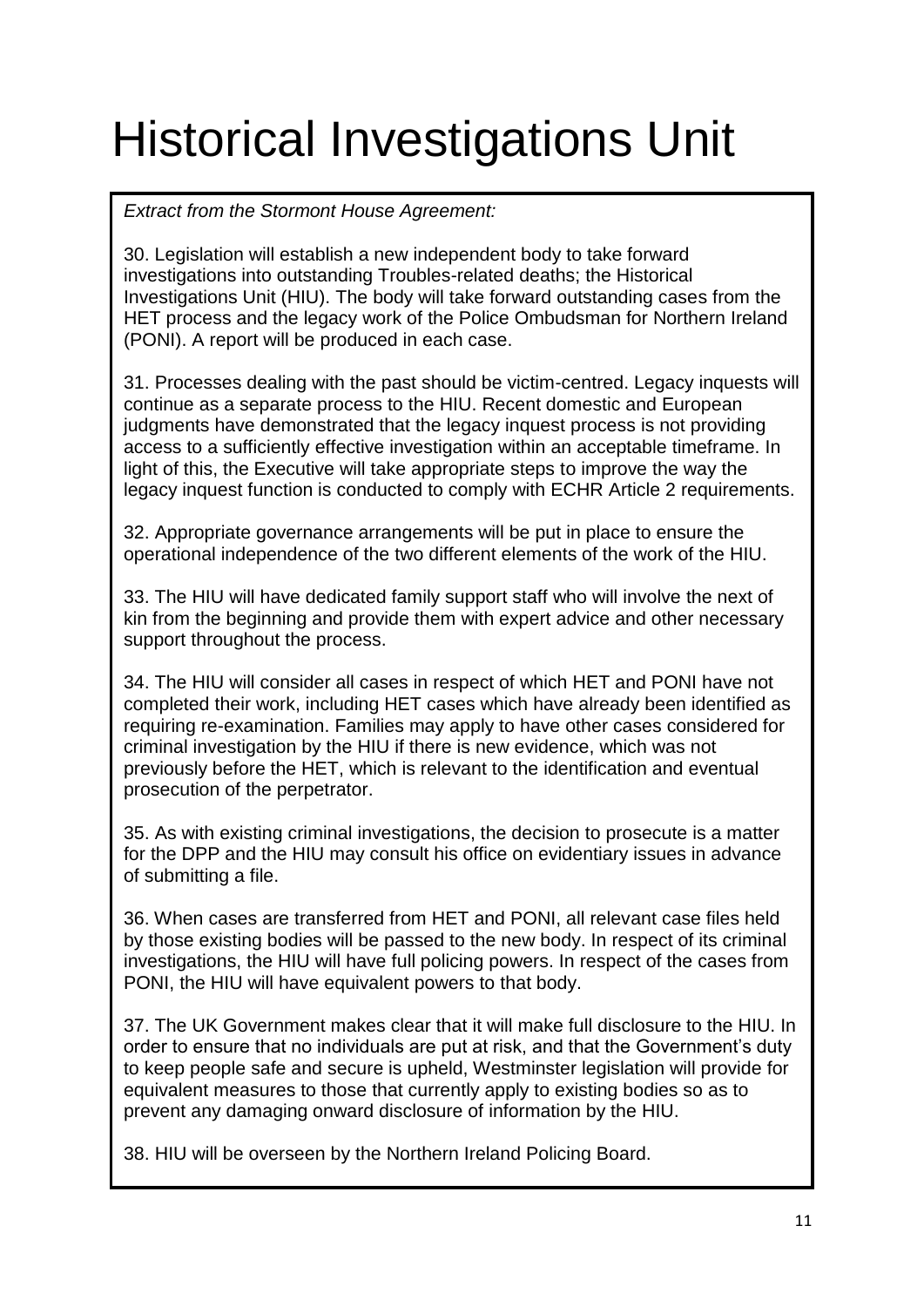39. The necessary arrangements will be put in place to ensure the HIU has the full co-operation of all relevant Irish authorities, including disclosure of information and documentation. This will include arrangements for co-operation between criminal investigation agencies in both jurisdictions and arrangements for obtaining evidence for use in court proceedings. Where additional legislation is required, it will be brought forward by the Irish Government.

40. In order to ensure expeditious investigations, the HIU should aim to complete its work within five years of its establishment.

#### *Overview*

The Historical Investigations Unit will be an independent, investigative body responsible for completing outstanding investigations into Troubles-related deaths. These include cases that had previously been the responsibility of the PSNI's Historical Enquiries Team (HET<sup>4</sup>), and the legacy cases relating to a Troublesrelated death from the Office of the Police Ombudsman for Northern Ireland (OPONI).

The HIU will consider all cases in a manner compliant with the requirements of the European Convention on Human Rights (ECHR) Article 2 and will produce a report in each case. Its investigations will be victim-centred and the HIU will have dedicated family support staff. In order to ensure expeditious investigations, the HIU will aim to complete its work within five years of its establishment.

Further information on the following areas is included below: HIU's status, remit and functions; powers of the HIU; governance and oversight; recruitment; and disclosure of information.

#### *HIU status, remit and functions*

**.** 

The HIU will be an independent, investigative organisation. It will be established as a body corporate, sponsored by the Department of Justice, with duties to exercise its

 $<sup>4</sup>$  The HET has been replaced by the PSNI's Legacy Investigations Branch</sup>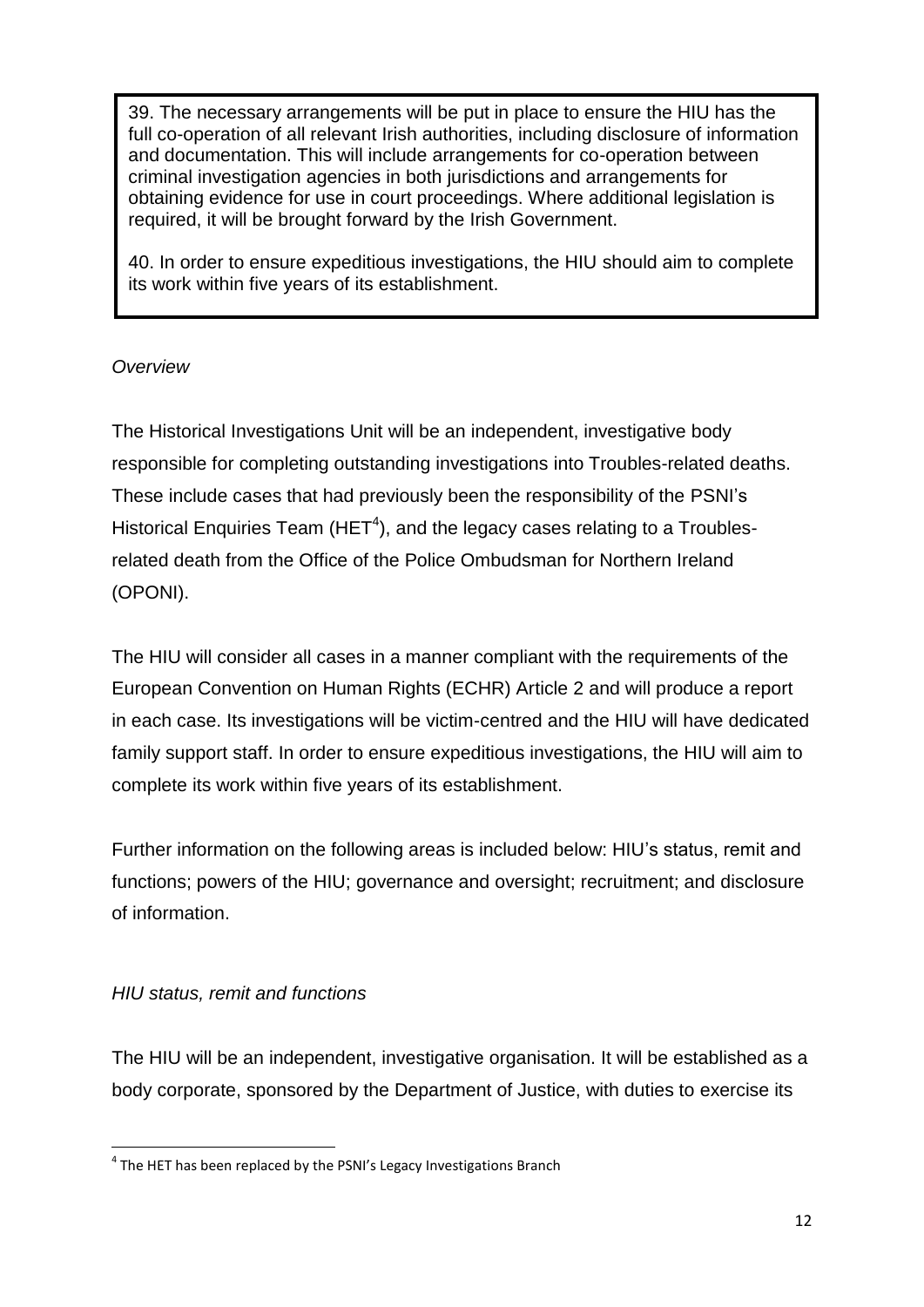functions in a manner which is independent, fair and impartial, efficient and effective and secures public confidence.

Reflecting different aspects of the functions it will inherit from PSNI and OPONI, the HIU will have both a criminal investigation function and a non-criminal misconduct investigation function. The two different elements of the work of the HIU will be operationally independent. For a case which requires investigation by the criminal and non-criminal misconduct functions of the HIU, the functions will be carried out sequentially, beginning with a criminal investigation. Cases and information will be able to be transferred across the two functions (except for information provided under mutual legal assistance from other countries, which can only be used for the purpose for which it was provided).

In accordance with paragraphs 30 and 34 of the Stormont House Agreement the HIU will take forward outstanding investigations previously under the remit of the PSNI. It will also re-examine HET cases where the review is complete but is one of those previously identified as requiring re-examination. It will take on the legacy work of OPONI – that is outstanding investigations regarding alleged misconduct by the police where a complaint has previously been made to OPONI – as well as cases where new evidence of misconduct is uncovered during the course of an investigation. The HIU's remit will be to investigate outstanding Troubles-related deaths occurring between 1 January 1966 and 10 April 1998.

In order to facilitate this, the PSNI and OPONI will certify their existing caseloads as complete or incomplete in advance of the establishment of the HIU. All incomplete cases (and cases requiring re-examination) will then be passed to the HIU.

The HIU will be victim-centred and cases can be referred to the HIU, including by a member of the family of the deceased, where there is a new fact. The HIU will also have dedicated family support staff that will involve the next of kin from the beginning and provide them with such support and other assistance as the HIU considers necessary throughout the process.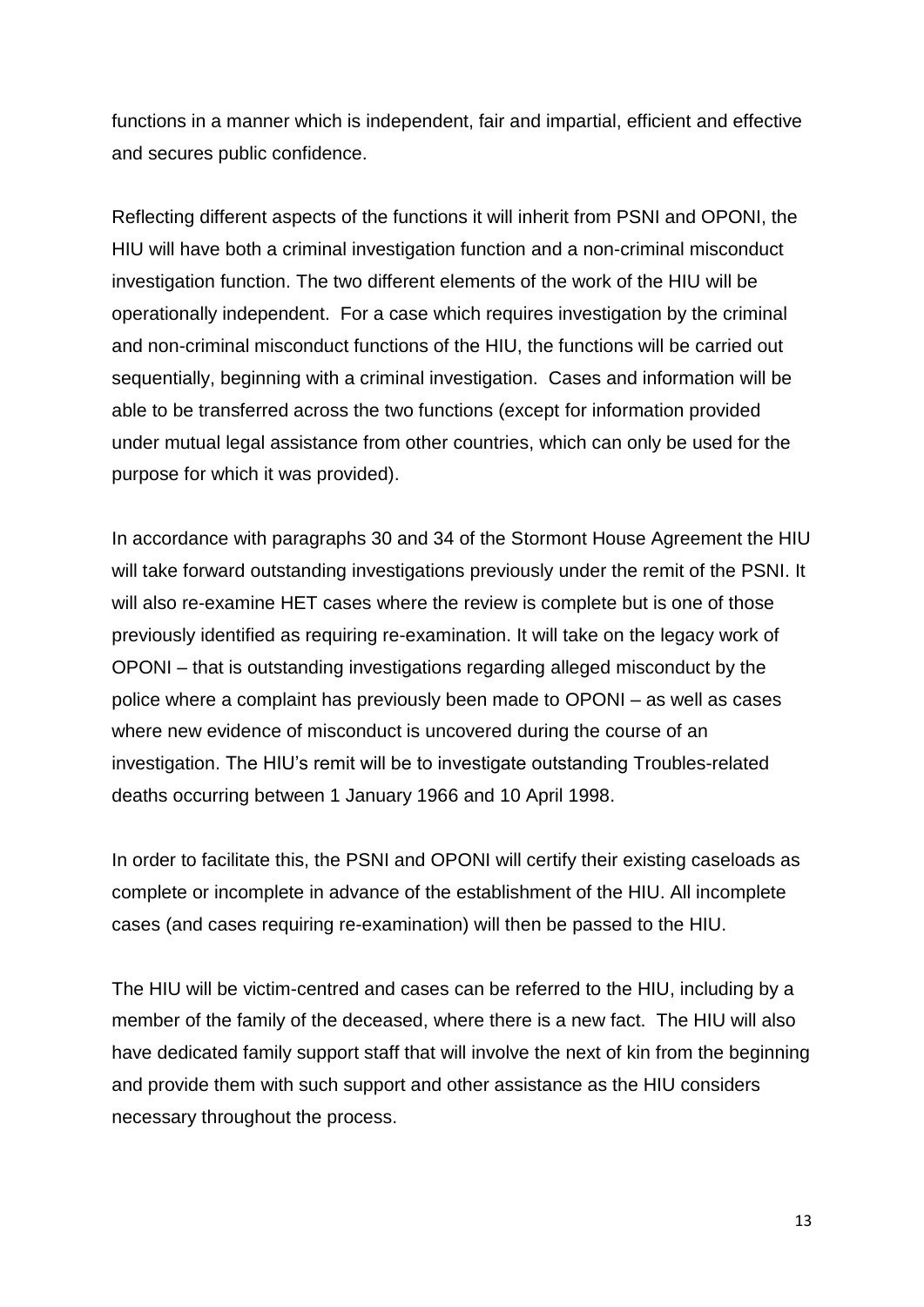Transitional provisions will allow for the Director of HIU and the OPONI to agree between them if and when a case should remain with OPONI for completion instead of transferring to the HIU, if the case is already substantially completed.

The HIU will prepare a report for the family in each case within its remit and it will have the power to publish these reports. It is expected that a number of reports will be prepared by the HIU, for different purposes:

- $\circ$  For the family of the deceased, once all investigations are concluded this will be an important element of the HIU's work and will provide families with information on the circumstances surrounding the death of a loved one, if they wish to receive it;
- o For the Director of Public Prosecutions (DPP) to consider whether to take forward a prosecution in every case where there has been a criminal investigation. As with existing criminal investigations, the decision to prosecute is a matter solely for the DPP and the HIU may consult his office on evidentiary issues in advance of submitting a file;
- o For the PSNI and / or the Northern Ireland Policing Board (NIPB), if there is evidence of misconduct by a serving officer, so that appropriate action may be taken;

#### *Powers of the HIU*

The HIU will be established to carry out effective and independent investigations into Troubles-related deaths. As such, it will require the policing powers necessary to advance criminal investigations.

In considering a case, the HIU will first determine the nature of the investigation, for example a criminal investigation into a death connected to the Troubles, or an investigation into alleged non-criminal misconduct on the part of a police officer.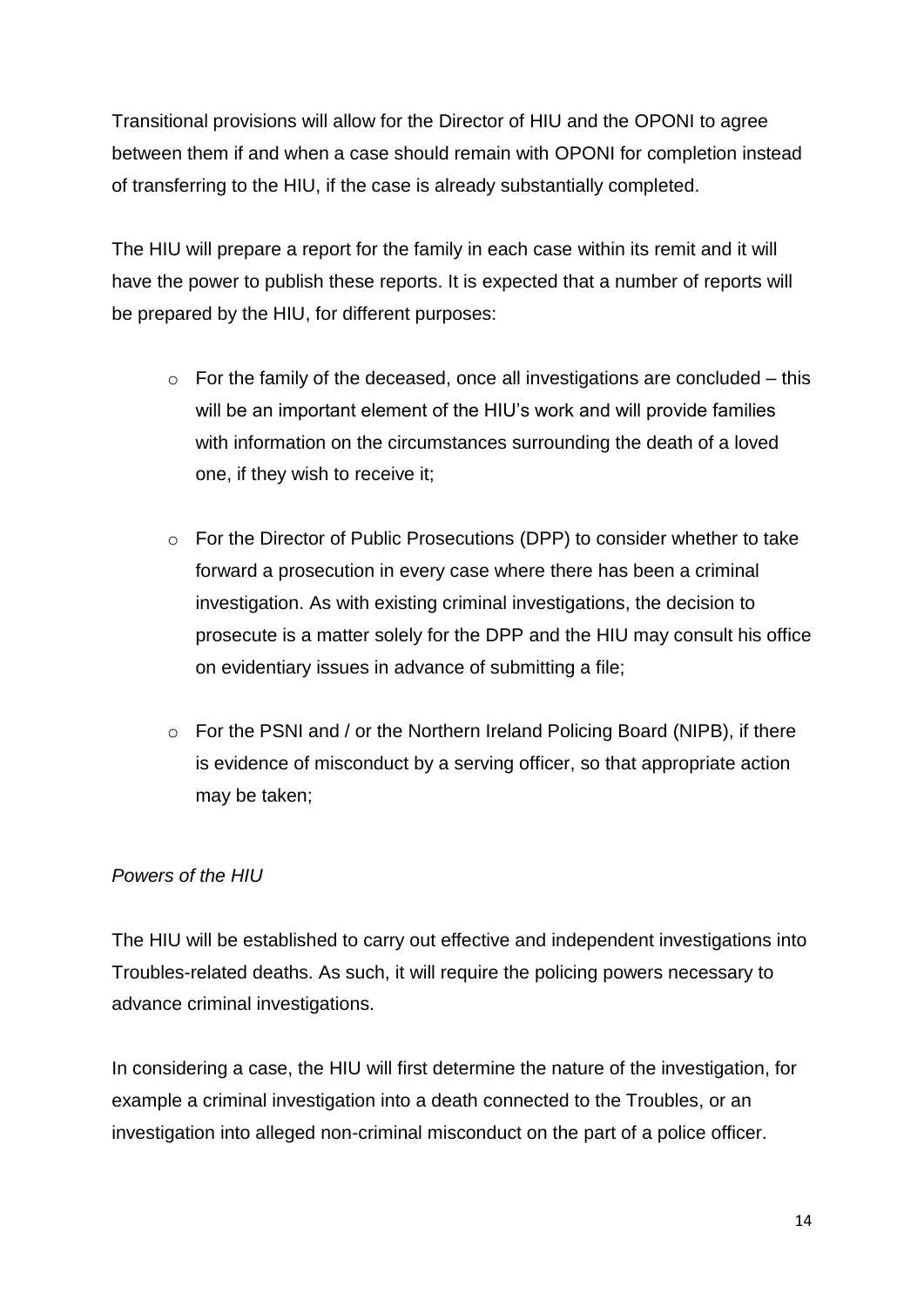In line with the Agreement, the HIU will have a power to designate HIU officers conducting criminal investigations as having the powers and privileges of a constable throughout Northern Ireland. The powers to be conferred on the designated officer for conducting its criminal investigations are similar to those available to the PSNI and OPONI in the conduct of their respective criminal investigations. The powers will not be available when it is investigating allegations of non-criminal police misconduct. The HIU will also have specific powers to obtain information, which are outlined further below.

As above, where an investigation included the investigation of any criminal offence, the HIU will be required to report the matter to the DPP, who would make a decision whether to prosecute, as with existing criminal investigations.

#### *Governance and oversight of the HIU*

The HIU as a corporate entity will consist of both Executive and Non-Executive members within its management board, including the HIU Director, who will have operational control over the HIU and the exercise of its investigatory functions.

The HIU will put in place and publish a code of ethics for HIU officers and will be required to establish and publish procedures for dealing with complaints and disciplinary matters. The HIU will be subject to independent inspection, as are other criminal justice bodies.

The HIU will produce and publish a Statement which will set out the manner and standards by which the HIU will conduct its investigations, including how it will ensure that its investigations are compliant with Article 2 of the ECHR.

The HIU will be overseen by the Northern Ireland Policing Board in respect of transferred matters. The Policing Board's oversight powers will be similar to those it has in respect of holding to account the PSNI. The Secretary of State will have oversight of the HIU regarding reserved and excepted matters.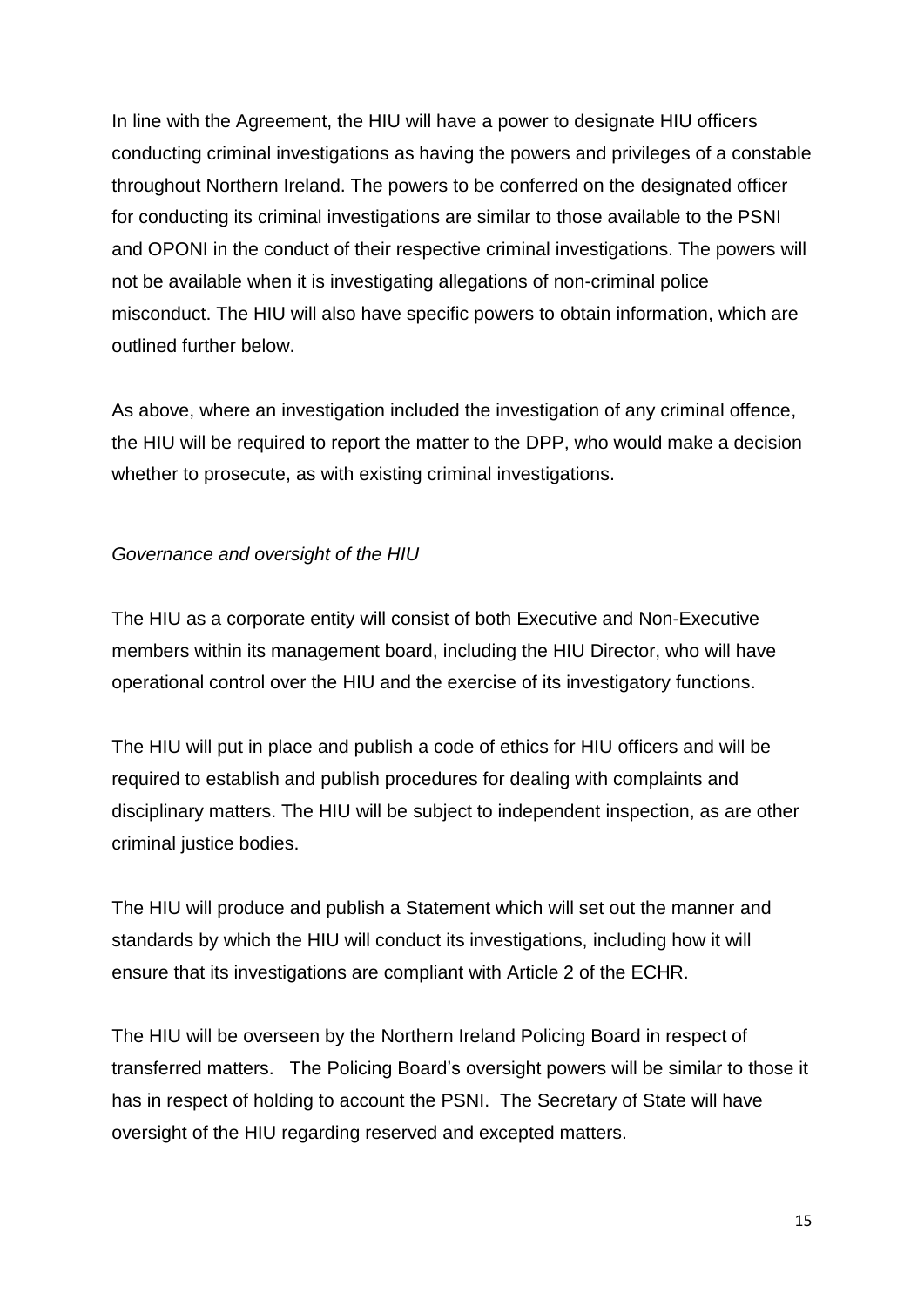The Policing Board will also be responsible for monitoring the performance of the HIU, including its compliance with human rights obligations. It will report annually on the HIU and hold public meetings in respect of the HIU. To facilitate this, the HIU will be required to send reports to the Policing Board which will have the option to cause an inquiry to be held where it considers one necessary.

As a Non-Departmental Public Body, the funding of the HIU will be granted through the Department of Justice and the Policing Board. If the Stormont House Agreement is implemented, it is expected that the HIU will receive support from the financial package provided by the UK Government to support the Agreement. The HIU will be required to compile an annual statement of accounts.

#### *Recruitment*

The HIU will be led by a Director, who will determine the size of the membership of the corporate body and will appoint the remaining members. The Director will be appointed by the First Minister and deputy First Minister, acting jointly, in consultation with the Department of Justice. The appointment will be made following a merit-based appointment process after a fair and open competition. As with all appointments by the First Minister and deputy First Minister, the Commissioner for Public Appointments Northern Ireland will oversee the appointment process for the Director.

It is envisaged that around 150-200 investigators will be required and the HIU will be empowered to recruit such employees as appear to it to be appropriate, with the approval of the Department of Justice as to numbers, remuneration and other terms and conditions of service. The Bill does not prohibit the HIU from recruiting persons who have previously served in policing or security roles in Northern Ireland. The Director, in developing the HIU's recruitment strategy, will be expected take appropriate account of how other bodies have recruited staff in compliance with Article 2 requirements.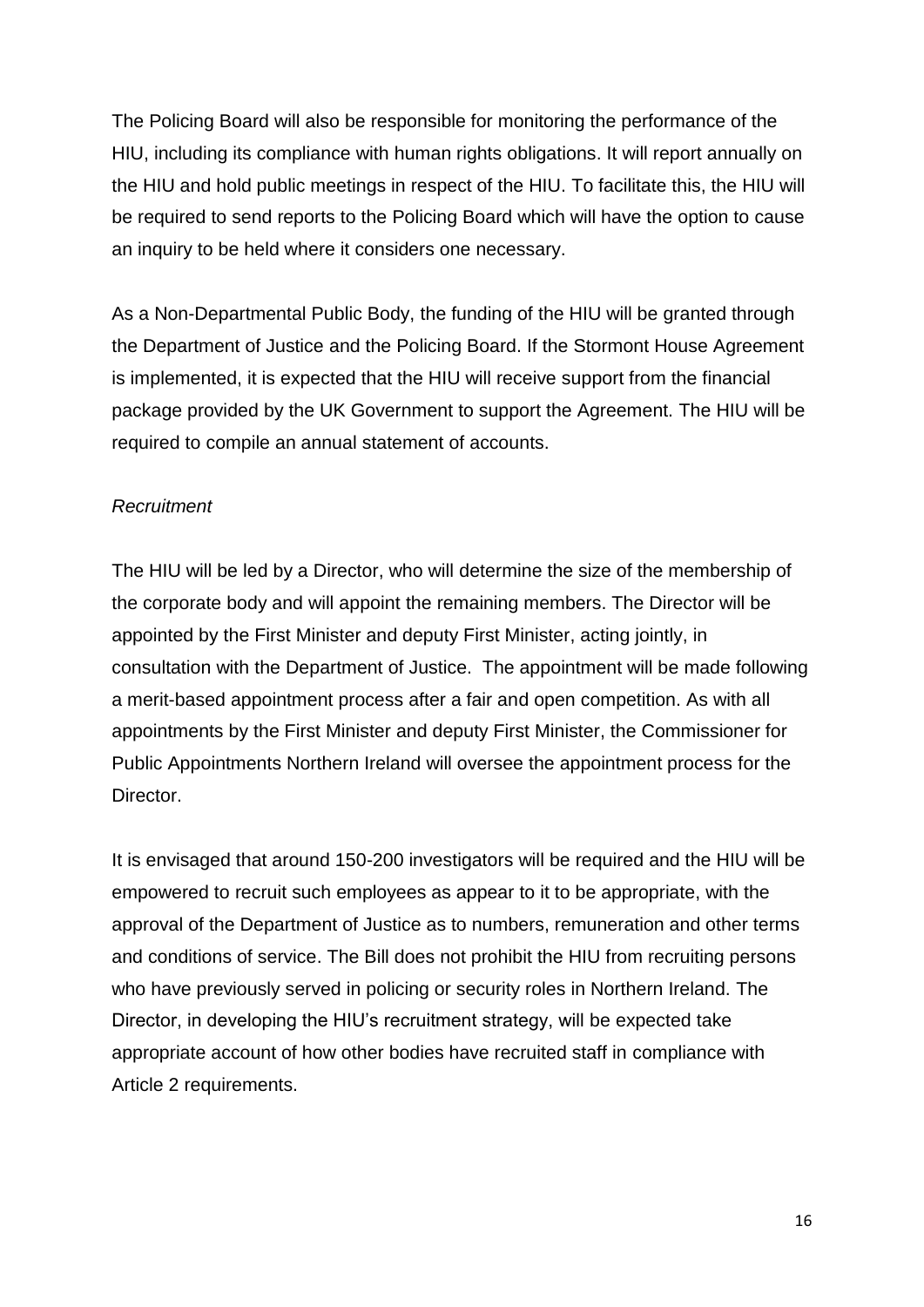The HIU may need to make arrangements to recruit by way of secondments from UK police forces and other public and private bodies. The HIU's recruitment will be conducted in line with employment law.

*Co-operation with the HIU and access to, and the handling and disclosure of, information by the HIU*

As set out in the Agreement, the UK Government will make full disclosure to the HIU. Because the HIU will therefore hold information which could endanger lives and security, legislation will also put in place appropriate controls regarding the storage, management and onward disclosure of sensitive information by the HIU to other persons or bodies, so as to comply with the UK Government's duties not to put safety, security or life at risk.

Setting these controls out transparently in both this paper, and in legislation, is intended to make it clear that the HIU:

- will receive full disclosure of information from the UK Government; and
- will have consequential duties to ensure it does not put safety, security or life at risk in how it handles the sensitive information it will receive.

To enable the UK Government to deliver on its disclosure commitment, the Bill will include a duty on UK Government bodies to provide the HIU with such information, documents or other material, information and documentation as it may reasonably require for the purposes of, or in connection with, the exercise of its functions.

The Bill will also impose similar disclosure duties on devolved bodies, including the PSNI and OPONI. It will enable the HIU to designate officers who are investigating criminal offences with the powers of a constable. This will mean that, when investigating potential criminality HIU officers will have, for example, powers to stop and search persons and vehicles, powers of entry, search and seizure (with or without a warrant), powers of arrest and detention, powers to obtain and retain certain evidence (e.g. biometric data) and specific powers in respect of certain investigations (e.g. terrorism, firearms, explosives). When carrying out criminal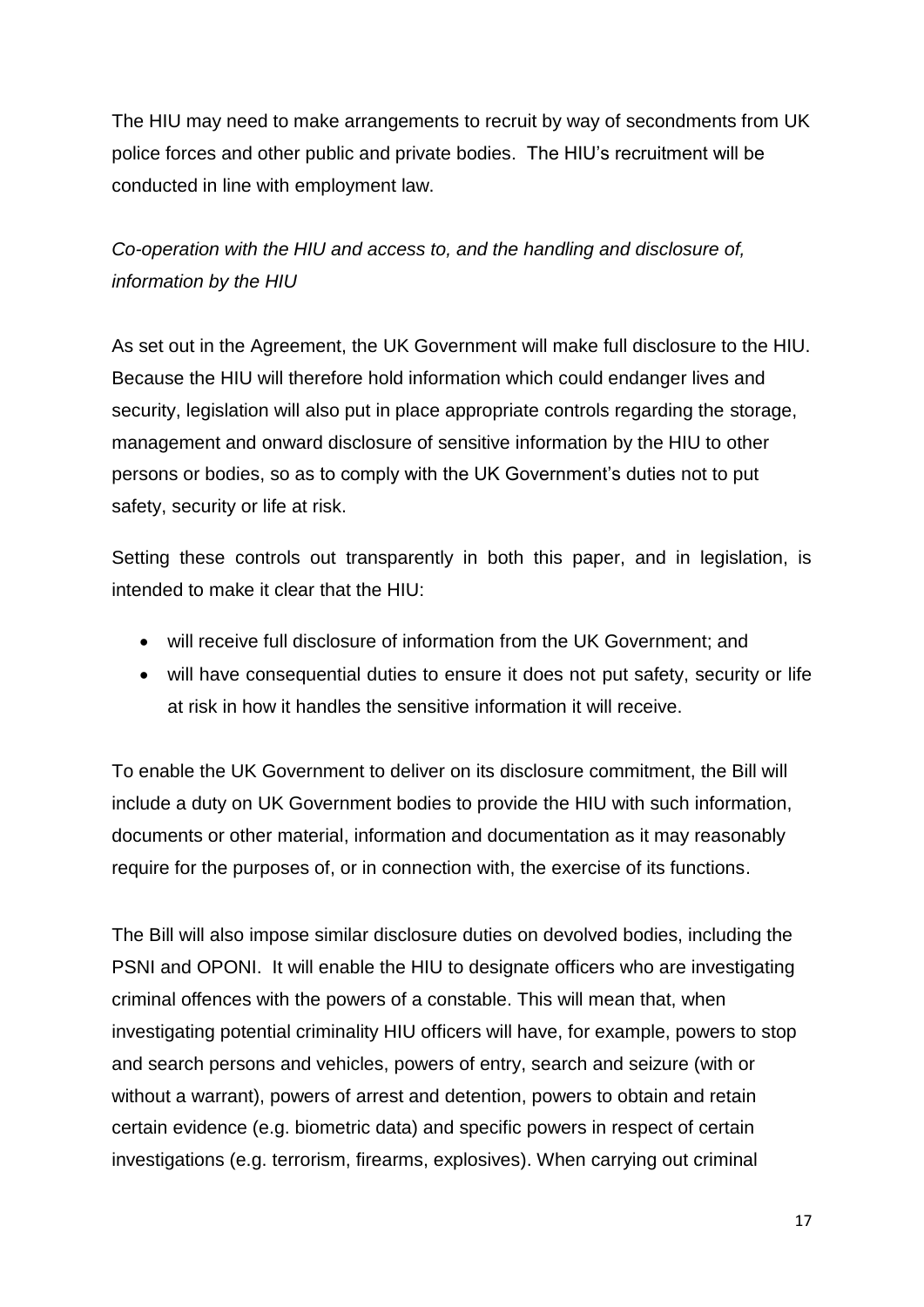investigations, HIU officers, like PSNI or OPONI officers, will be able to use these powers to obtain information from individuals, bodies, UK Government departments and agencies.

The HIU will, from time to time, also need access to relevant files and material held by An Garda Siochána and other relevant Irish authorities. Arrangements are being put in place to ensure the HIU has the full co-operation of all relevant Irish authorities, including disclosure of material, information and documentation. Where new legislation is required to allow Irish authorities to co-operate with the HIU, the Irish Government is committed to bringing it forward in a timeframe in line with the Westminster legislative process. Should an international agreement be necessary to allow the full investigation of a cross-border incident, the Irish Government will negotiate the necessary instrument.

These measures will ensure that the HIU has access to the information needed to carry out thorough, effective investigations. It will also mean that the HIU will have access to sensitive information which, if published, could potentially put the life and safety of individuals at risk, or compromise national security. In order to enable full disclosure to the HIU, equivalent measures will be put in place to those that currently apply to existing bodies to prevent damaging onward disclosure of such information.

We have identified the measures currently in place in respect of bodies such as the PSNI, OPONI, the Criminal Cases Review Commission (CCRC) and the Independent Police Complaints Commission (IPCC), which ensure they are sufficiently secure to receive disclosure of sensitive information.

The HIU will therefore operate within the following parameters:

o To keep people safe and secure, the HIU must protect information that, if disclosed, would or would be likely to put an individual in danger. All public authorities in the UK are under an obligation to take preventative operational measures to protect an individual whose life is at risk from the criminal acts of another individual. This includes avoiding the disclosure of information which would be likely to put an individual in danger. Where the HIU proposes to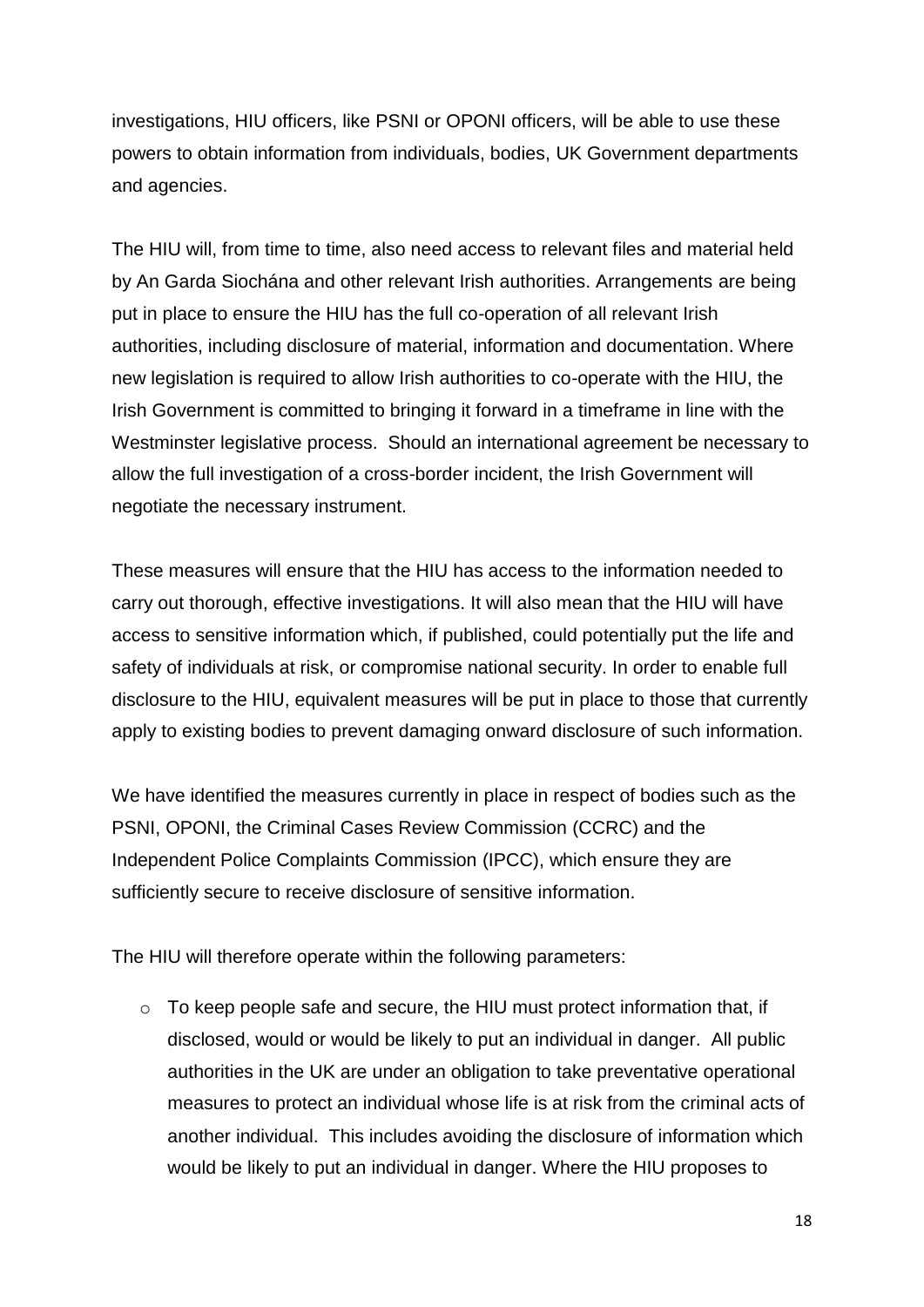disclose information of this nature, it will be required to refer the matter to the Department of Justice, which may prevent disclosure, if necessary.

- o To avoid putting potential or actual prosecutions at risk, the HIU must protect information which, if disclosed, would or would be likely to prejudice outstanding criminal proceedings. The PSNI and OPONI have equivalent obligations. It is essential that the disclosure of information by the HIU does not result in criminal proceedings being prejudiced.
- o The HIU must protect information that, if disclosed, would or would be likely to prejudice national security (including information from the intelligence services). The bodies mentioned earlier (including the CCRC and IPCC), as well as Her Majesty's Inspectorate of Constabulary and the Criminal Justice Inspectorate Northern Ireland have equivalent obligations not to disclose such information without the consent of the Secretary of State. Where the HIU proposes to disclose information of this nature, it will be required to refer the matter to the UK Government, which may prevent disclosure, if necessary.
- o During the course of its investigations, the HIU may obtain information from outside the UK, either through mutual legal assistance or mutual administrative assistance. In order for the HIU to be in a position to receive full cooperation, the UK Government will need to be able to prevent onward disclosure of sensitive material received from other jurisdictions, where appropriate.

As outlined above, the HIU will refer any decision for prosecution to the Northern Ireland DPP. In order for the DPP to proceed with a prosecution they will need all information and evidence which could be relevant to a prosecution. The HIU will therefore make full onward disclosure to the DPP. This will also apply in respect of the courts, and criminal justice inspectorates such as Her Majesty's Inspectorate of Constabulary and the Chief Inspector of Criminal Justice in Northern Ireland.

In order to assist the HIU in putting in place the necessary information security arrangements, the UK Government will issue guidance about how to identify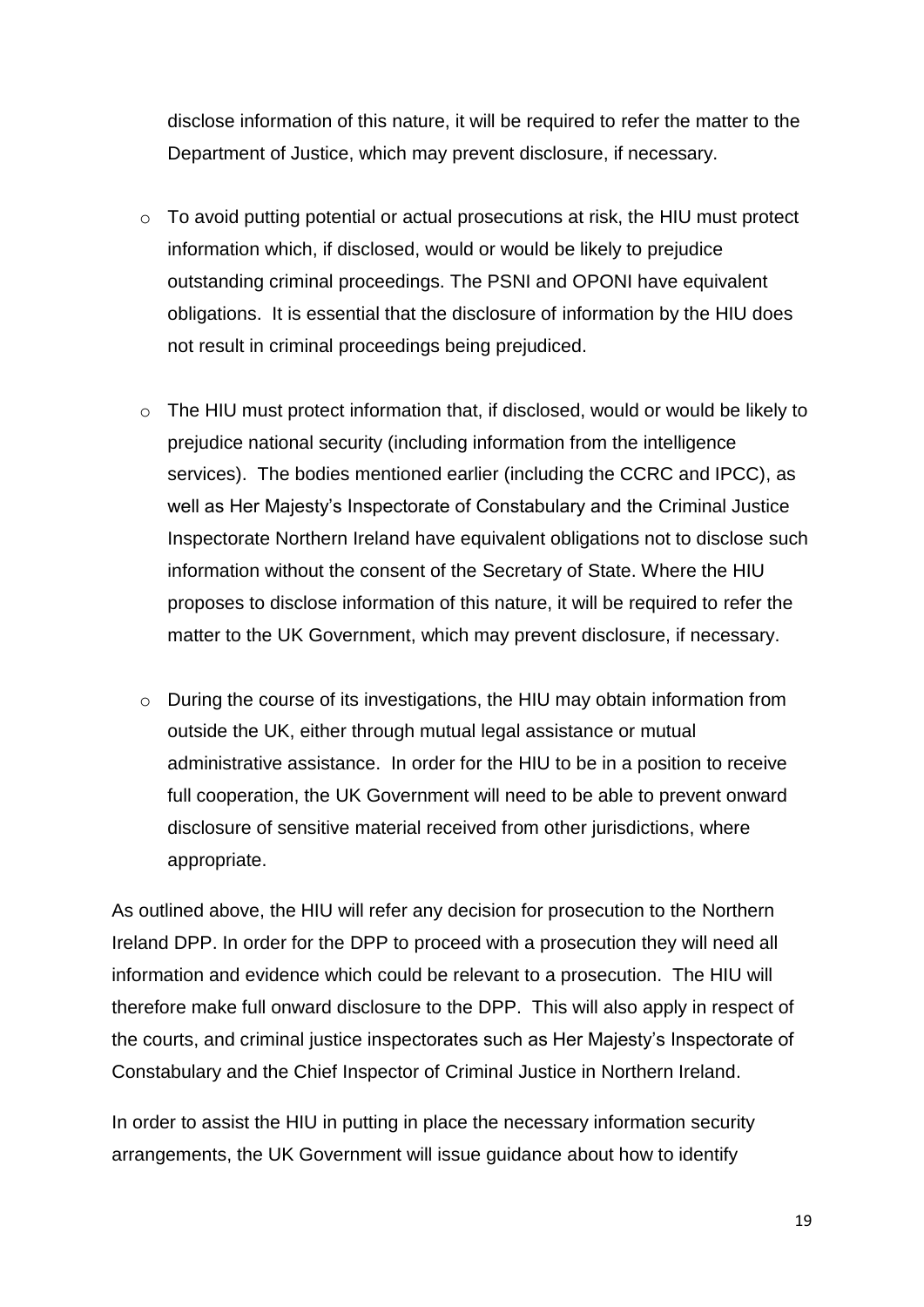information that would be likely to put individuals at risk or prejudice the UK Government's duty to keep people safe and secure. The HIU Director should ensure that HIU staff have appropriate training in confidentiality and onward disclosure. Moreover, the PSNI, OPONI and UK Government departments will be required to notify the HIU if they are of the opinion that any of the information they provide to the HIU would prejudice the UK Government's duty to keep people safe and secure, or prejudice safety or life.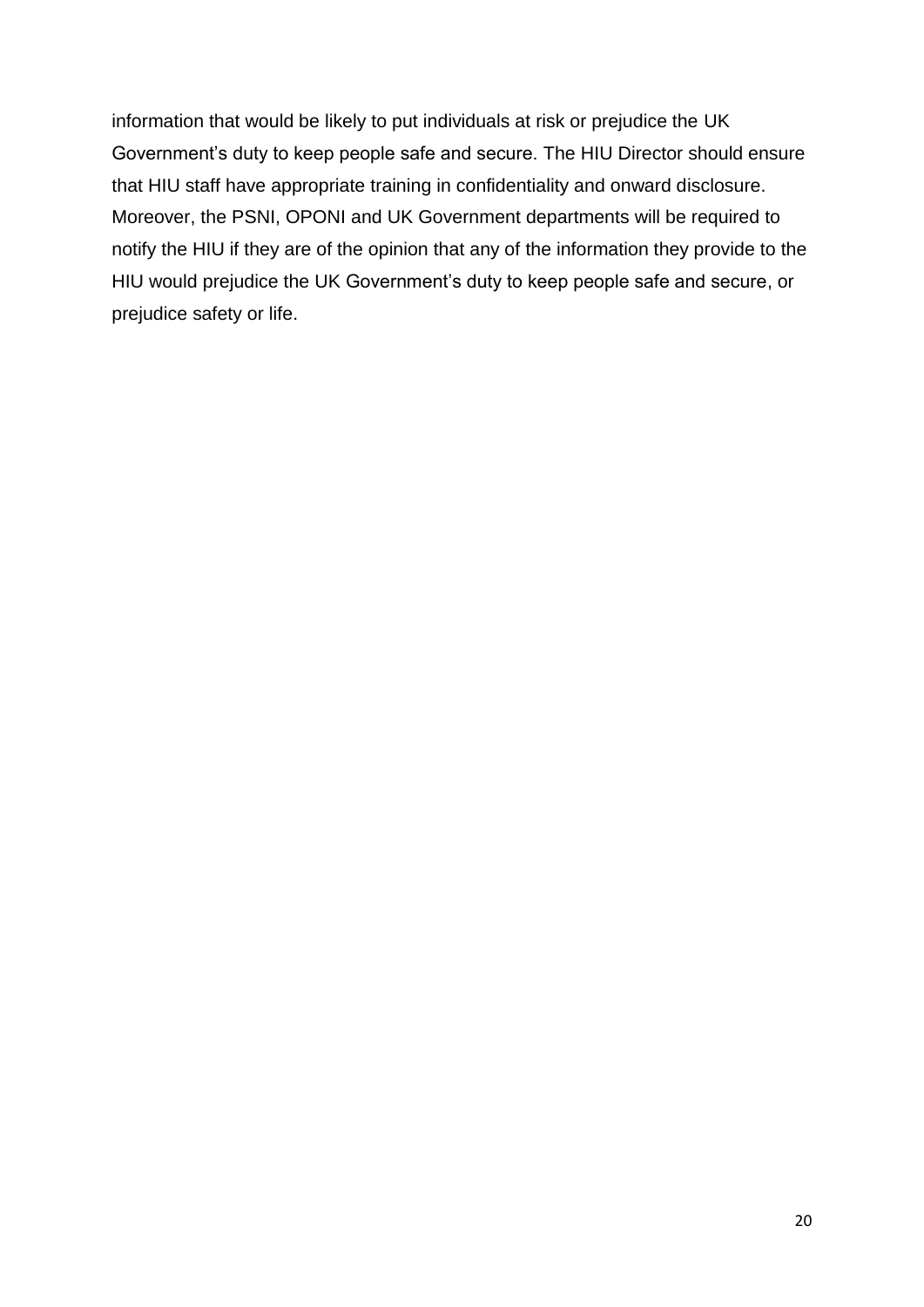## Independent Commission on Information Retrieval

*Extract from the Stormont House Agreement:*

41. A new body, which will respect the sovereign integrity of each jurisdiction, will be established by the UK and Irish Governments, called the Independent Commission on Information Retrieval (ICIR), building on the precedent provided by the Independent Commission on the Location of Victims' Remains. The objective of the ICIR will be to enable victims and survivors to seek and privately receive information about the (Troubles-related) deaths of their next of kin.

42. Individuals from both the UK and Ireland will be able to seek information from the ICIR.

43. Once established, the body will run for no longer than 5 years.

44. The ICIR will be led by five members: an independent chairperson who may be of international standing and will be appointed by the UK and Irish Governments, in consultation with OFMDFM, together with two nominees appointed by the First and deputy First Minister, one each appointed by the UK Government and the Irish Government.

45. The ICIR's remit will cover both jurisdictions and will have the same functions in each. It will be entirely separate from the justice system. The ICIR will also be free to seek information from other jurisdictions, and both governments undertake to support such requests.

46. The ICIR will not disclose information provided to it to law enforcement or intelligence agencies and this information will be inadmissible in criminal and civil proceedings. These facts will be made clear to those seeking to access information through the body.

47. The ICIR will be given the immunities and privileges of an international body and would not be subject to judicial review, Freedom of Information, Data Protection and National Archives legislation, in either jurisdiction.

48. Legislation will be taken forward by the UK Government, the Irish Government and the Assembly to implement the above decision on inadmissibility.

49. The ICIR will not disclose the identities of people who provide information. No individual who provides information to the body will be immune from prosecution for any crime committed should the required evidential test be satisfied by other means.

50. The ICIR will be held accountable to the principles of independence, rigour, fairness and balance, transparency and proportionality.

21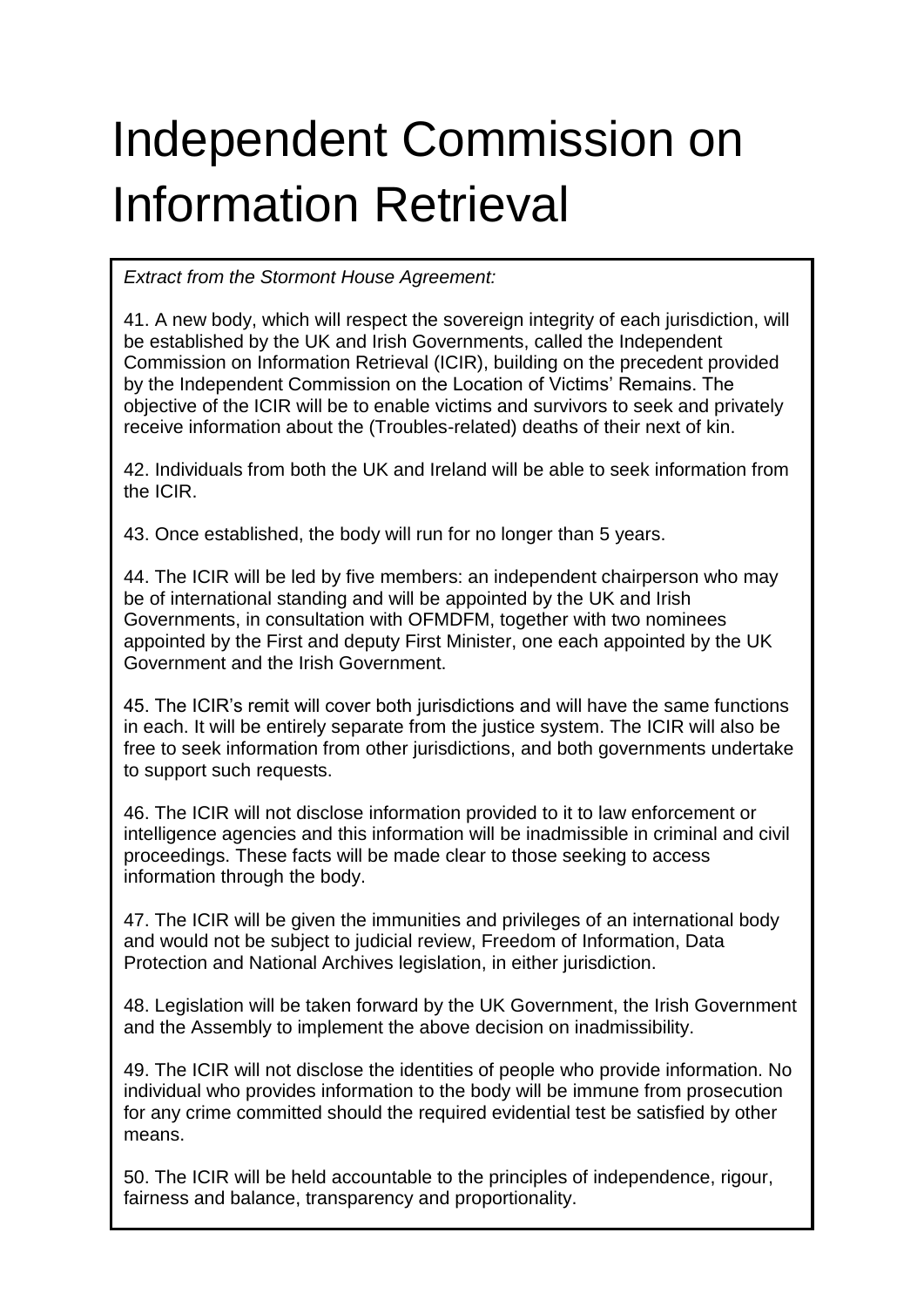#### *Overview*

The Independent Commission on Information Retrieval will be an independent, international body established via an international treaty between the UK Government and Irish Government.

For many of the families whose loved ones were killed during the Troubles, the need to know more about the circumstances surrounding the death is profoundly important. Affording these individuals the opportunity to seek further information could provide a measure of comfort. The objective of the ICIR is therefore to enable victims and survivors to seek and privately receive information about the Troublesrelated deaths of their next-of-kin.

The ICIR draws on the precedent provided by the Independent Commission on the Location of Victims' Remains<sup>[1]</sup> (the ICLVR). The ICLVR is an international body, established in a treaty between the UK Government and Irish Government, in order to obtain information which may lead to the location of the remains of a number of people referred to as "the Disappeared", who went missing in Northern Ireland during the Troubles. To facilitate this, both UK and Irish Governments made legislative provision to ensure that information provided to the ICLVR pursuant to this aim of locating the remains cannot be used in criminal proceedings. As per the Agreement, similar provision will be made in the Bill in respect of the ICIR. An analogous provision will be made by the Irish Government in its implementing legislation.

In line with the Independent Commission on the Location of Victims' Remains, legislation will be needed in both the UK and Ireland to give effect to elements of the ICIR's operating model.

#### *Status and establishment of the ICIR*

**.** 

The ICIR will be an international body with the capacity of a body corporate, established via a treaty between the UK Government and the Irish Government.

<sup>&</sup>lt;sup>[1]</sup> See the Northern Ireland (Location of Victims' Remains) Act 1999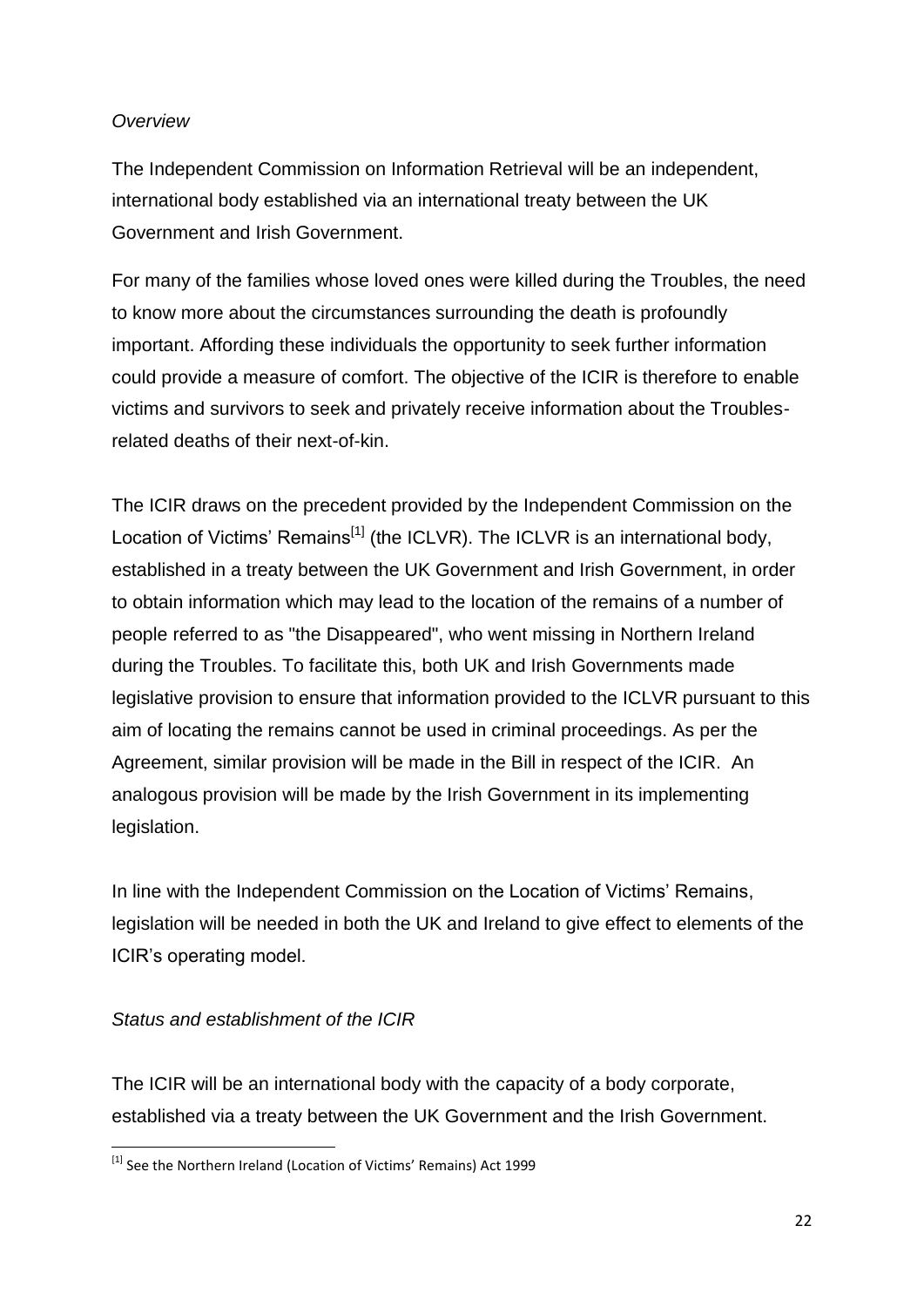The ICIR will be independent in the exercise of its functions and will be led by five commissioners: one independent Chair appointed by the UK Government and the Irish Government (in consultation with the Office of the First Minister and Deputy First Minister); one commissioner appointed by each Government; and two commissioners appointed by the First Minister and deputy First Minister.

The Commissioners will have responsibility for carrying out the Commission's functions in order to best fulfil its information retrieval role on behalf of families.

To allow the Commission to operate effectively (including, for example, in the case of the sickness absence or resignation of commissioner(s)), a minimum of three commissioners including the Chair will be needed to discharge the Commission's functions, including the release of reports to families. In the event that the Chair is unable to carry out his or her duties due, for example, to illness, the UK Government and the Irish Government will be able to appoint a replacement or acting Chair.

To ensure a breadth of relevant experience and the rigour of ICIR reports, it will be important to ensure that, collectively, the commissioners have experience of: working with victims and survivors; legal and judicial proceedings; and security and policing.

As set out in the Agreement, the ICIR will enjoy the immunities and privileges of an international body, including immunity from suit and legal process and inviolability of its archive. To achieve this, the Bill will confer immunities and privileges set out in the International Organisations Act 1968 and similar provision will be made in the equivalent Irish Bill. The Agreement also sets out that the ICIR will not be subject to judicial review, Freedom of Information, Data Protection and National Archives legislation in the UK or Ireland.

The Agreement makes clear that the ICIR is intended to operate for a period of 5 years.

As the ICIR is intended to be independent of its sponsoring Governments, the commissioners will make operational decisions such as the location of ICIR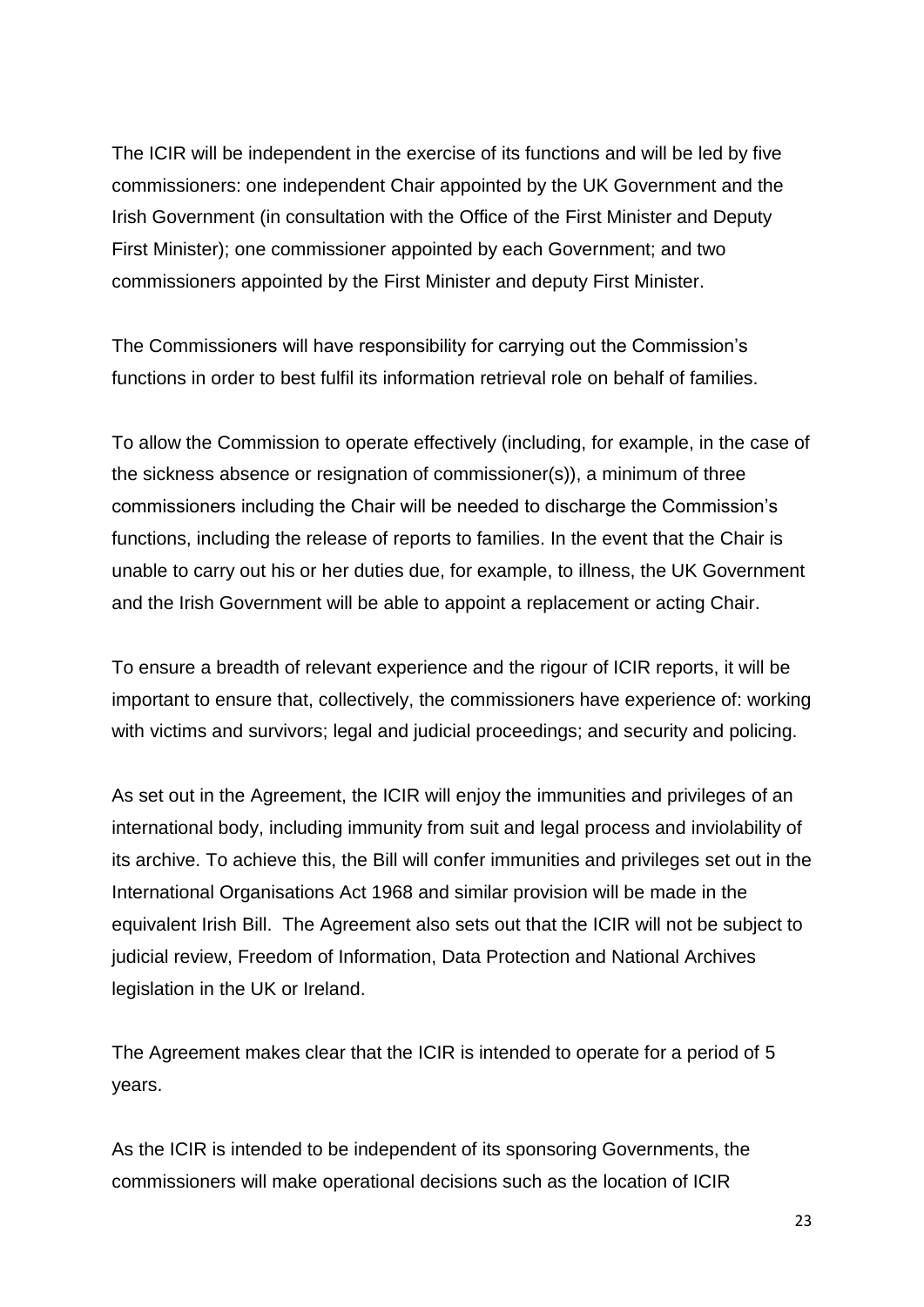premises. However, it is intended that the ICIR would have offices in both the UK and Ireland.

#### *Requests for information from families*

The ICIR's work will be family-led. It may explore the circumstances of a particular death only where approached by a close family member with questions about the death of their next of kin. Close family members will include the parents, spouse or partner, siblings and offspring of the deceased. In line with the Agreement, these relatives will be able to use the ICIR's services where they were either resident in Ireland or the UK at the time of the death, or are currently resident in either jurisdiction. The ICIR commissioners will have discretion to dis-apply this residency requirement where no close family member of the deceased objects to the request and they are satisfied that it would be appropriate to accept the request, in light of the relationship between the deceased and the requestor and whether the person meets the residency requirement.

In recognition of the fact that other relatives may have a close connection to the deceased, for instance where the grandparent had been the primary carer for the deceased when he or she was a child, the commissioners will also have discretion to accept requests from more distant relatives.

In some cases family members may have specific questions to which they are seeking answers. In others, they may not have previously identified particular questions and may have a wider need for information to give a degree of comfort. It will be up to the staff and commissioners of the ICIR to support the family to identify the information they are seeking.

The ICIR will need to deal sensitively with families' requests, including explaining the particular role of the ICIR and the outcome and support they may expect. This might include a 'cooling off' period, to allow families to consider whether to pursue engagement with the ICIR.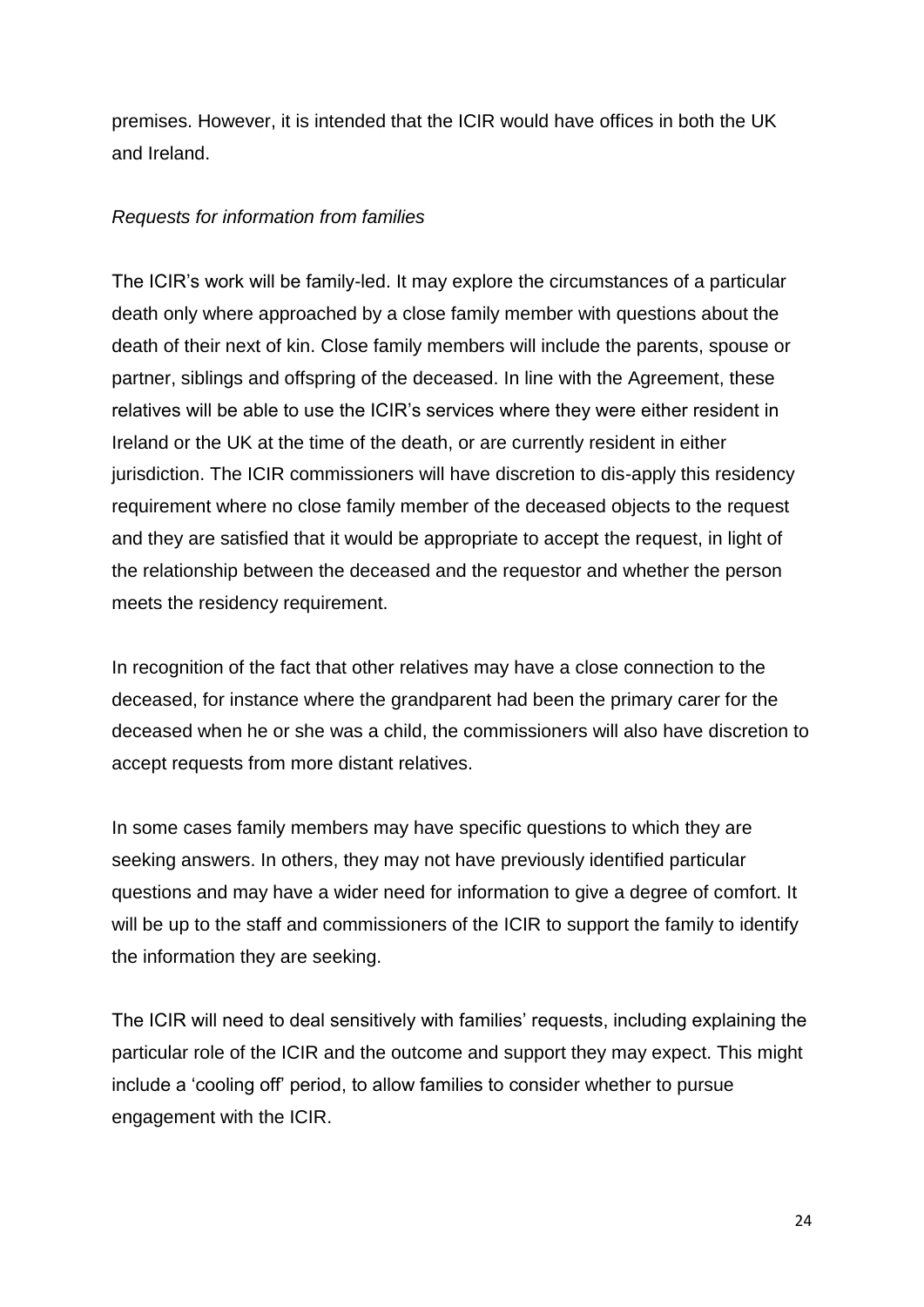The ICIR will not proactively seek information about any death without the initiation of the family, but will accept unsolicited information and hold it securely in case the relevant family subsequently come forward to request it. With the permission of the family, the ICIR may publicise cases on which it is seeking information.

#### *Information retrieval*

The ICIR will provide a mechanism to retrieve and convey information which could not be obtained by other means. This is information which may not have been available via the legal process, and which people are only likely to volunteer with the assurance of the ICIR's inadmissibility and non-disclosure provisions (which are explained further below).

The primary source of this information will be individual contributors and it will be open to anyone with information to approach the Commission directly or through an intermediary. It is envisaged that the contributors may include those directly involved in a particular death, bystanders who witnessed events, and those with second-hand information about Troubles-related deaths.

It is anticipated that the ICIR will develop a network of intermediaries to facilitate this. For instance, it might make enquiries of individuals believed to have been linked to the relevant paramilitary organisation in the past.

As set out in the Agreement, the ICIR will be entirely separate from the criminal justice system. It will not therefore have investigative powers, or powers to compel witnesses or disclosure of information. All engagement with the ICIR, including by families, individual contributors and public authorities, will therefore be voluntary. It is vital therefore that the ICIR is able to build the trust of potential contributors and intermediary organisations, in order that they engage with and participate in the information retrieval process. The confidentiality and inadmissibility provisions outlined below will be important in this regard.

#### *Reports to families*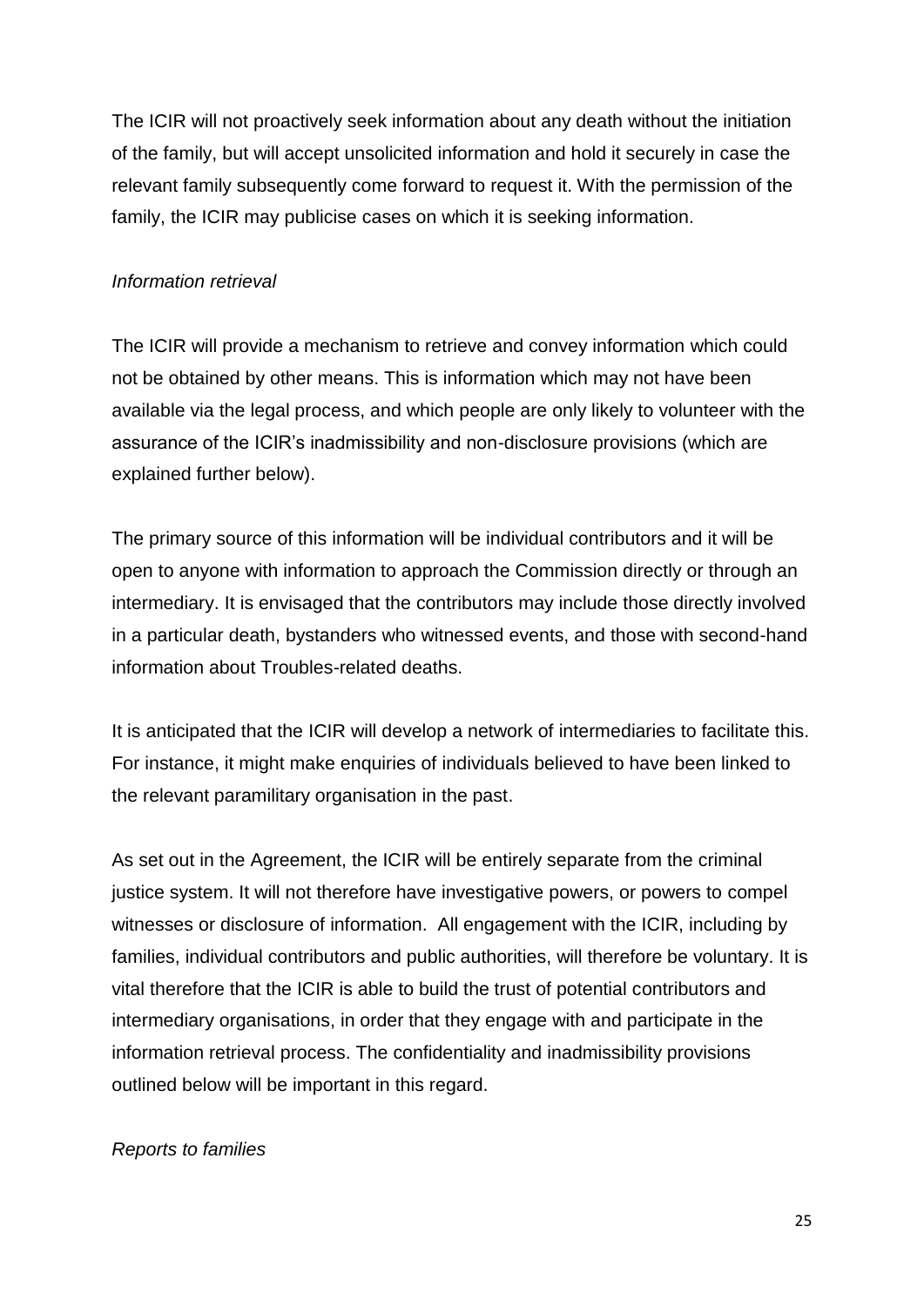Where the ICIR seeks information on the circumstances of a particular death on behalf of a family member, it will need to make arrangements to disclose to the family such information as it judges credible and appropriate. This would take the form of a private, written report.

Given that the ICIR will not have investigative powers, it cannot be expected to verify information to the same standard of testing that would be expected in the criminal justice system. It will, however, need to establish procedures to check the information it receives before reporting to families, in order to be satisfied that it is reasonable to rely on it. This may include use of a variety of information sources, interview and analytical techniques.

Akin to the Independent Monitoring Commission, the ICIR will be placed under a duty not to prejudice safety in, and the security of, the UK or Ireland. This is intended to ensure that it operates in a way that does not put safety or life at risk. In addition, the ICIR must not prejudice on-going criminal investigations or court cases. In light of this duty and in recognition of the fact that the ICIR will not test information to an evidential standard, ICIR reports will not identify alleged perpetrators, or contributors.

#### *Reports to the Implementation and Reconciliation Group*

In addition to the ICIR, HIU and Oral History Archive, the Agreement (paragraphs 51- 55) provides for the establishment of an Implementation and Reconciliation Group (IRG) to oversee themes, archives and information recovery. As set out in the Agreement, "promoting reconciliation will underlie all of the work of the IRG. It will encourage and support other initiatives that contribute to reconciliation, better understanding of the past and reducing sectarianism."

After five years, the IRG will commission a report on themes from independent academic experts and "any potential evidence base for patterns and themes should be referred to the IRG from any of the legacy mechanisms, who may comment on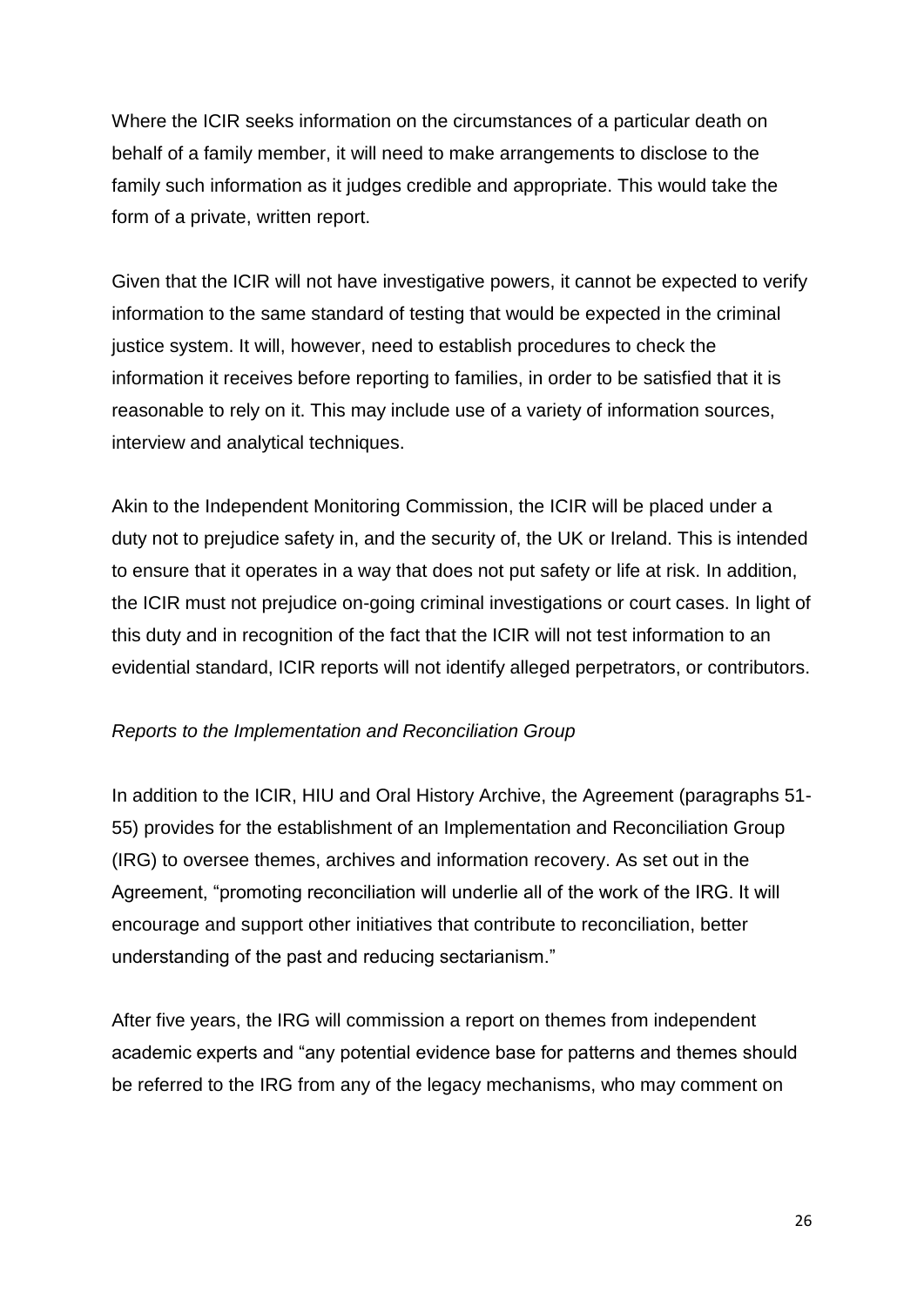the level of co-operation received for the IRG's analysis and assessment" $5$ . The ICIR will have a statutory function to report to the IRG on these matters.

#### *Reports to the sponsoring Governments*

In line with the Independent Commission on the Location of Victims' Remains, the ICIR will report to the UK Government and Irish Government annually on its business activities. The report will deal with use of public funds and quantitative data on the ICIR's operations, including on:

- o ICIR finances and administration
- o the number of requests for information made to the Commission and the number of reports to families
- o the volume of information received by the Commission
- $\circ$  the number of reports to the IRG

The reports will not contain substantive information regarding the exercise of the Commission's functions; in particular they would not provide details of any information received.

### *Confidentiality, inadmissibility and onward disclosure of information provided to the ICIR*

In line with the Agreement, information provided to the ICIR will not be admissible in civil, criminal or coronial proceedings. As indicated above, this is aimed at encouraging contributors to give information to the ICIR, which may then be shared with families.

The inadmissibility provisions, however, will not confer any immunity from prosecution or suit for contributors. In line with the Agreement, no individual who provides information will be immune from prosecution for any crime committed, should the required evidential test be satisfied by other means. This means that the

**.** 

<sup>5</sup> *Stormont House Agreement*, paragraph 51.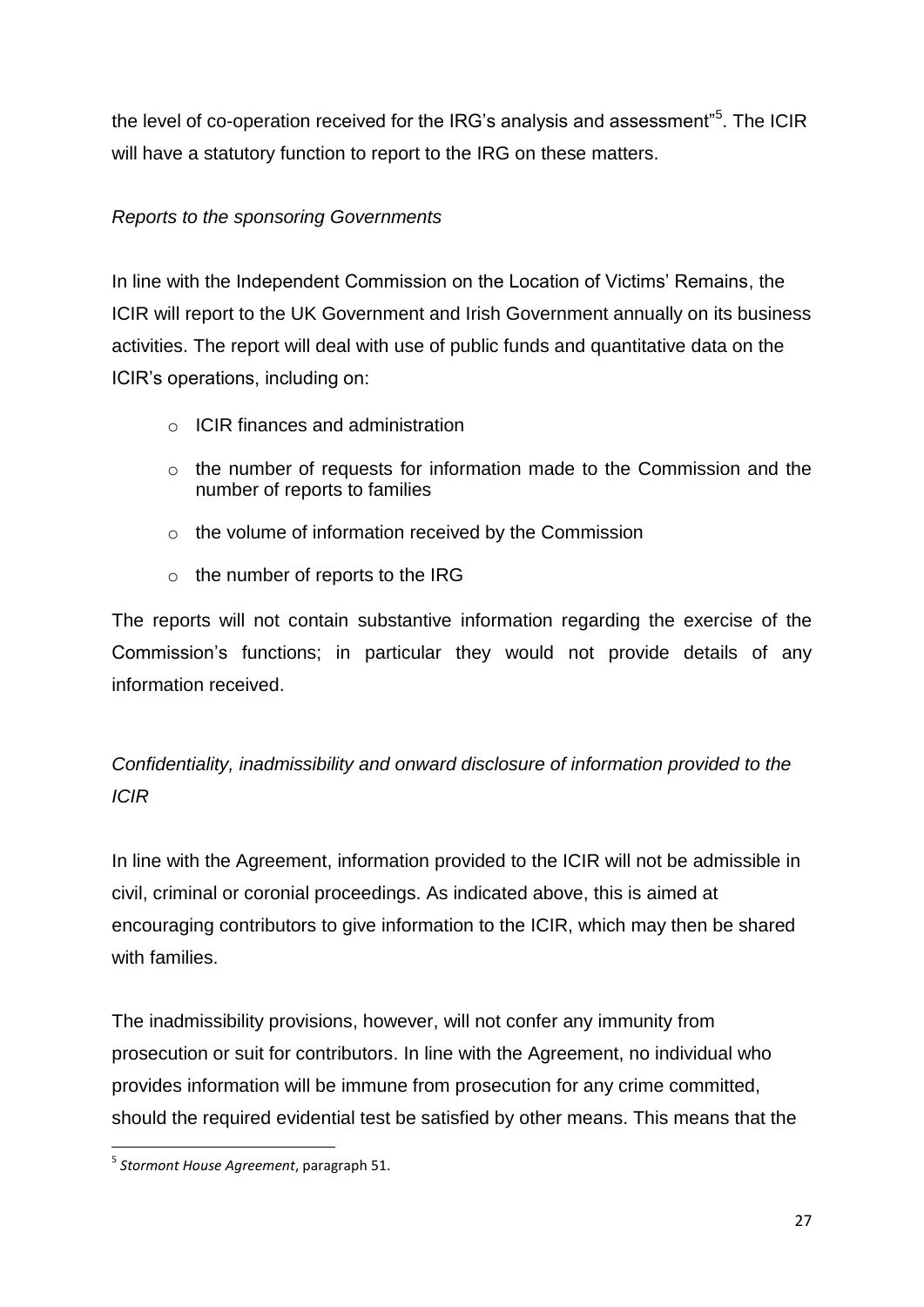same information as provided to the ICIR, obtained by another means, could still be used in legal processes against the individual. There is no amnesty.

In line with the ICLVR, the ICIR will be under a statutory duty to avoid having a prejudicial effect on legal proceedings. This will govern all of the ICIR's operations and may impact on, for instance, the timing of the release of reports to families (for instance where a case is sub judice).

Furthermore, the ICIR will confidentially receive information from any potential contributor and will not disclose raw information provided to it to law enforcement or intelligence agencies. The ICIR may receive sensitive information from a variety of sources. The Bill and the equivalent Irish legislation will provide a mechanism to ensure that the ICIR is able to report to families without undermining its duty not to prejudice safety in, and the security of, the UK or Ireland. This mechanism will allow the ICIR to consult with the UK Government and Irish Government on whether reports that it proposes to disclose would pose such a risk in their respective jurisdictions.

Given the need for contributors to have confidence in the ICIR as a 'safe space' and the sensitivity of the information it will hold, Commissioners and staff will be placed under a statutory non-disclosure duty, breach of which will be punishable by law. This will mitigate the risk of unauthorised disclosure of information received, including the identities of contributors. Similar provisions are envisaged in both the UK and Ireland.

To reinforce the ICIR's commitment to confidentiality and to encourage engagement, the raw material and operating files that it holds will be destroyed on completion of its work. This will not include its reports to families.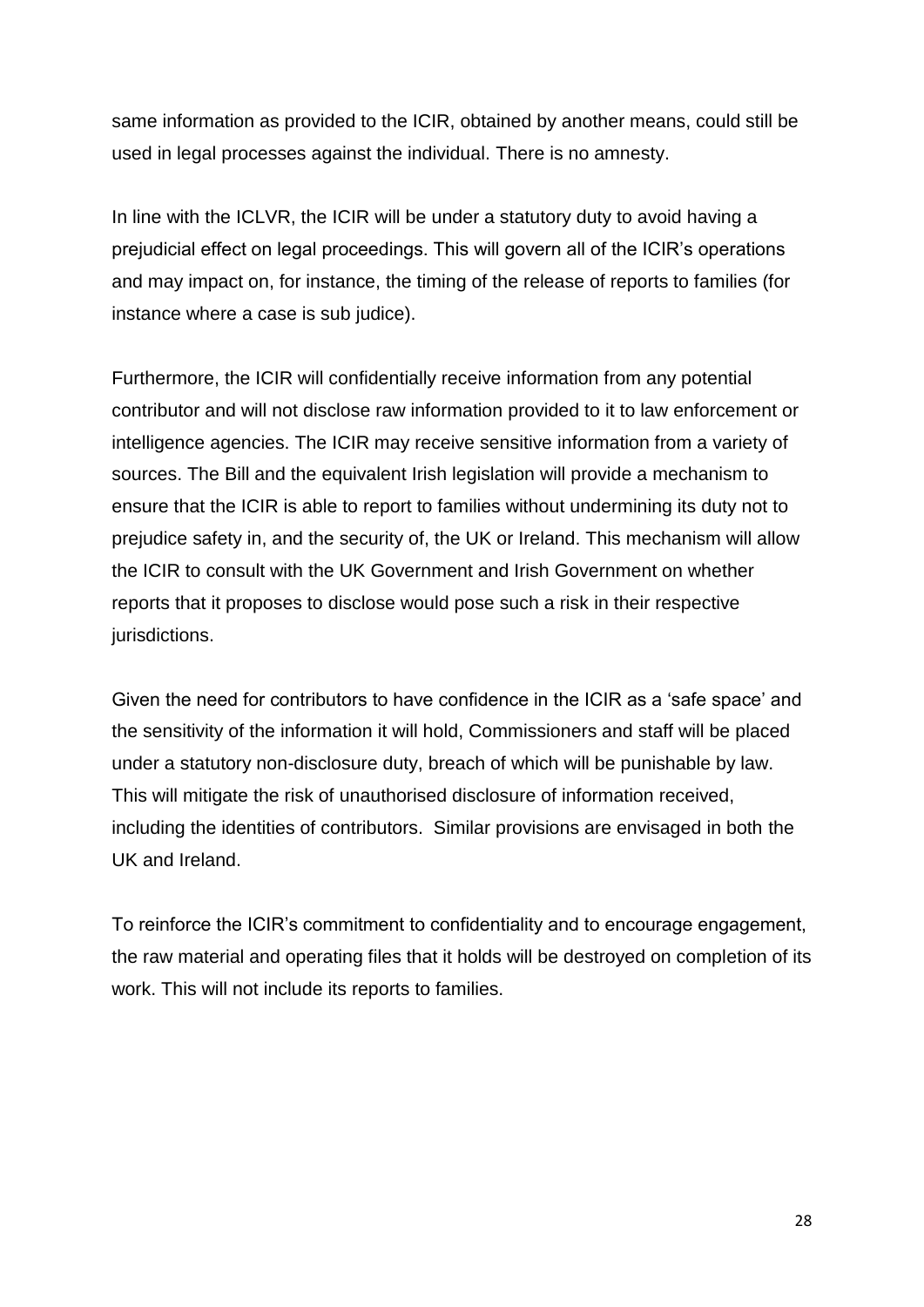### Oral History Archive

*Extract from the Stormont House Agreement:*

22. The Executive will, by 2016, establish an Oral History Archive to provide a central place for people from all backgrounds (and from throughout the UK and Ireland) to share experiences and narratives related to the Troubles. As well as collecting new material, this archive will attempt to draw together and work with existing oral history projects.

23. The sharing of experiences will be entirely voluntary and consideration will be given to protecting contributors, and the body itself, from defamation claims. The Archive will bring forward proposals on the circumstances and timing of contributions being made public.

24. The Archive will be independent and free from political interference.

The Oral History Archive will be set up to work with existing oral history projects as a central place for individuals from all backgrounds in Northern Ireland and elsewhere to voluntarily share experiences and narratives related to the Troubles.

#### *Creation of the archive and independence*

The OHA will be established as a new part of the Public Record Office of Northern Ireland (PRONI). PRONI is currently a division of the Department for Culture, Arts and Leisure – after the May 2016 Assembly elections, PRONI will become a part of the new Department for Communities.

In order to ensure the independence of the OHA and that it is protected from political control or interference, in line with the Agreement, the OHA will be under the direction and control of the Deputy Keeper of the Records, who is a senior civil servant. Moreover, the Deputy Keeper, rather than an Executive Minister, will make decisions about the procedures, conduct and content of the archive. Ministers will not have access to oral history records until they have been published by the Deputy Keeper.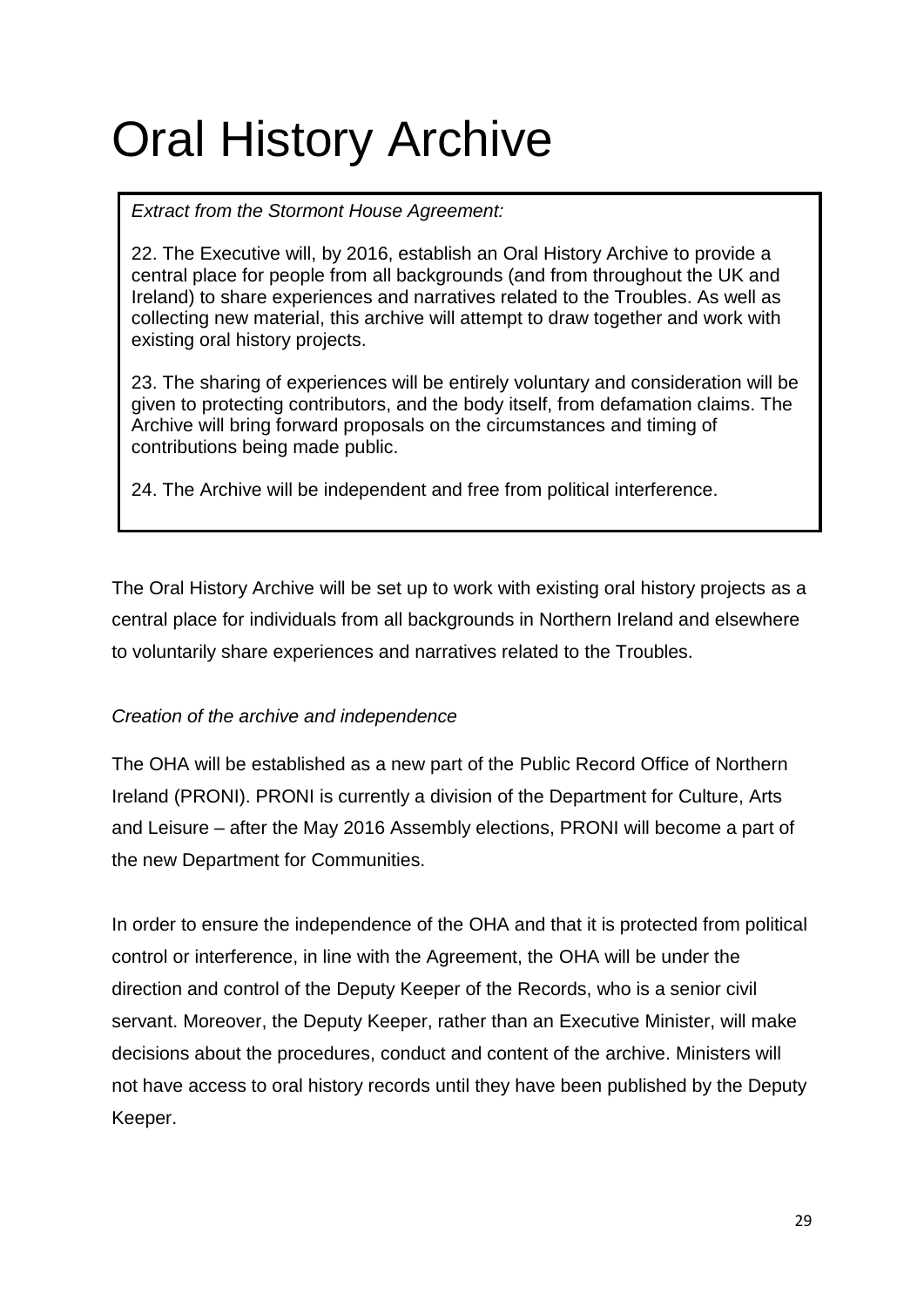The Deputy Keeper of Records will provide an Annual Report relating to the OHA to the First Minister and deputy First Minister and the Minister of the Department with responsibility for PRONI, and the Minister will lay it before the Northern Ireland Assembly.

#### *Collecting and recording oral histories*

The OHA will have two functions: first, to receive and preserve oral histories collected by others and, second, to collect and preserve new oral histories from individual contributors.

Oral histories are recordings of people's memories, life experiences and commentaries on events; they are personal and reveal information about people's feelings, attitudes and ways of life. They are necessarily subjective and the person collecting the oral history will not test the veracity of the content but allow the contributor to record their perspective. It differs therefore from investigative or journalistic interviewing.

Oral history can provide a means of recording alternative narratives, adding layers of meaning to existing accounts, or challenging preconceptions. Oral history can provide opportunities for ordinary people, who are normally hidden from history, to record their own perspectives.

There will be a provision for the production of a factual historical timeline and statistical analysis of the Troubles, led by academics.

#### *Contributing an oral history to the archive and publication*

All engagement with the OHA will be voluntary. Before agreeing to contribute an oral history, prospective contributors will have the opportunity to discuss their participation with archive staff. They will be made aware of:

- the public nature of the archive and, in particular, that interviews will normally be made accessible to the public;
- the processes involved in recording, reviewing and finalising their oral histories and how they will be supported through this process;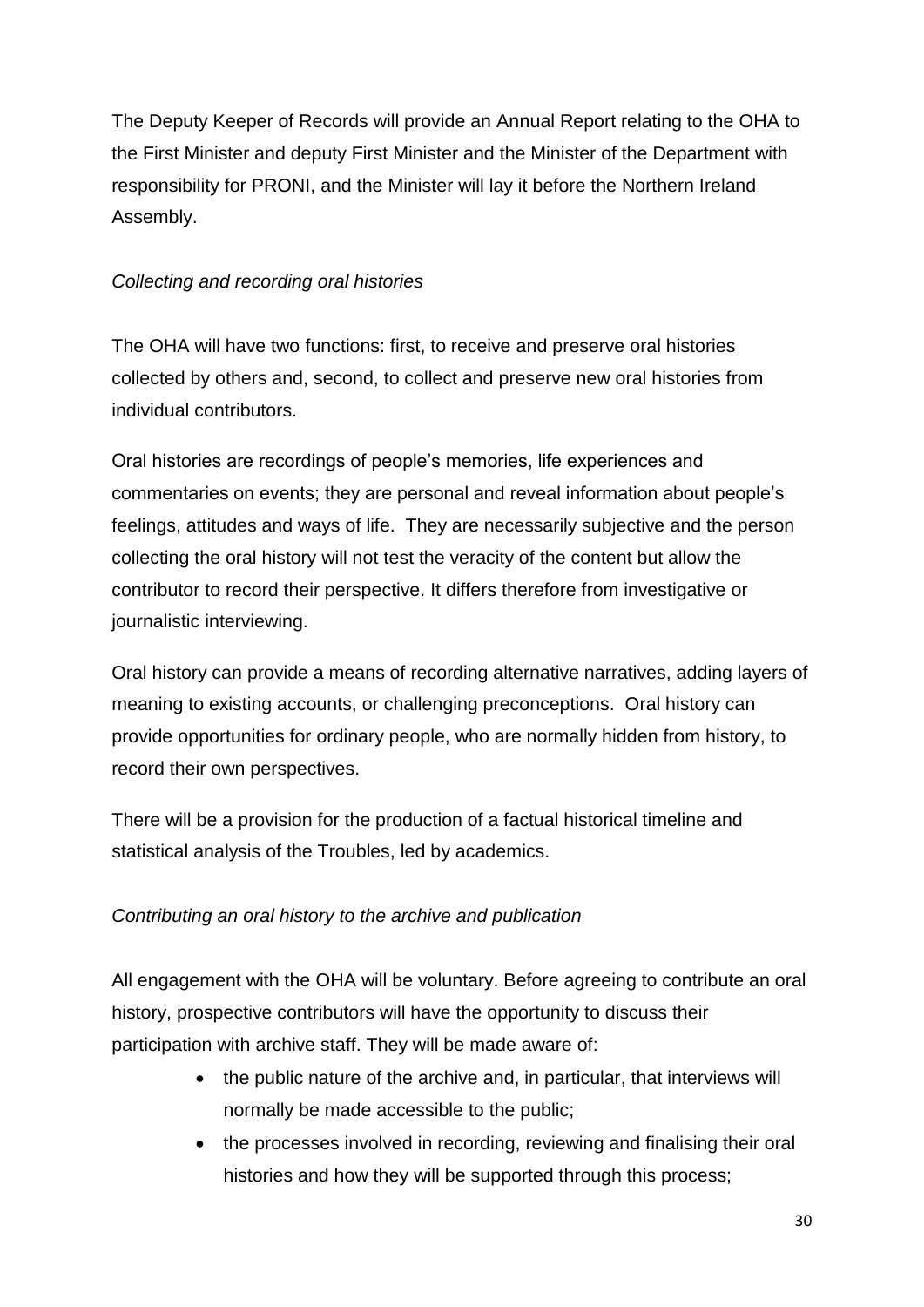- the potential risks associated with breaching others' privacy, defamation claims or self-incrimination;
- support arrangements available for victims/survivors and be signposted to appropriate support bodies.

Contributors will need to confirm in writing they give their informed consent and are content to proceed with their interview. Interviews will be conducted under the direction of the Deputy Keeper by expert practitioners with the appropriate experience and training. Provided they are content to proceed, contributors will provide records, normally in the form of an audio-visual interview.

OHA will maintain a catalogue of closed interviews which will be preserved by PRONI but only available by signposting to relevant organisations. This allows existing voluntary / community projects to preserve their interviews at PRONI but can continue to have exclusive publications rights.

Once the contribution has been reviewed and, if necessary, edited by the contributor with support from archive staff, it will be finalised by the contributor who will then confirm in writing that they are happy for their finalised interview to be placed in the archive. It will then be made accessible to the public as soon as practicable; likely in the form of an online record. In some cases it is envisaged that this information may remain private for an extended period.

#### *Disclosure by and protection for the archive*

The OHA will be subject to existing laws on disclosure, including the Data Protection Act 1998 and Freedom of Information Act 2000. In some cases final contributions may contain information, for example personal information, which is fundamental to the oral history and its historical value but which, for legislative reasons, or at the request of the contributor should not be made public immediately. It is envisaged that this information may be kept private for an extended period, if necessary.

The OHA will not be exempt from any court order served for the release of information in an oral history held by the archive, including requests for disclosure in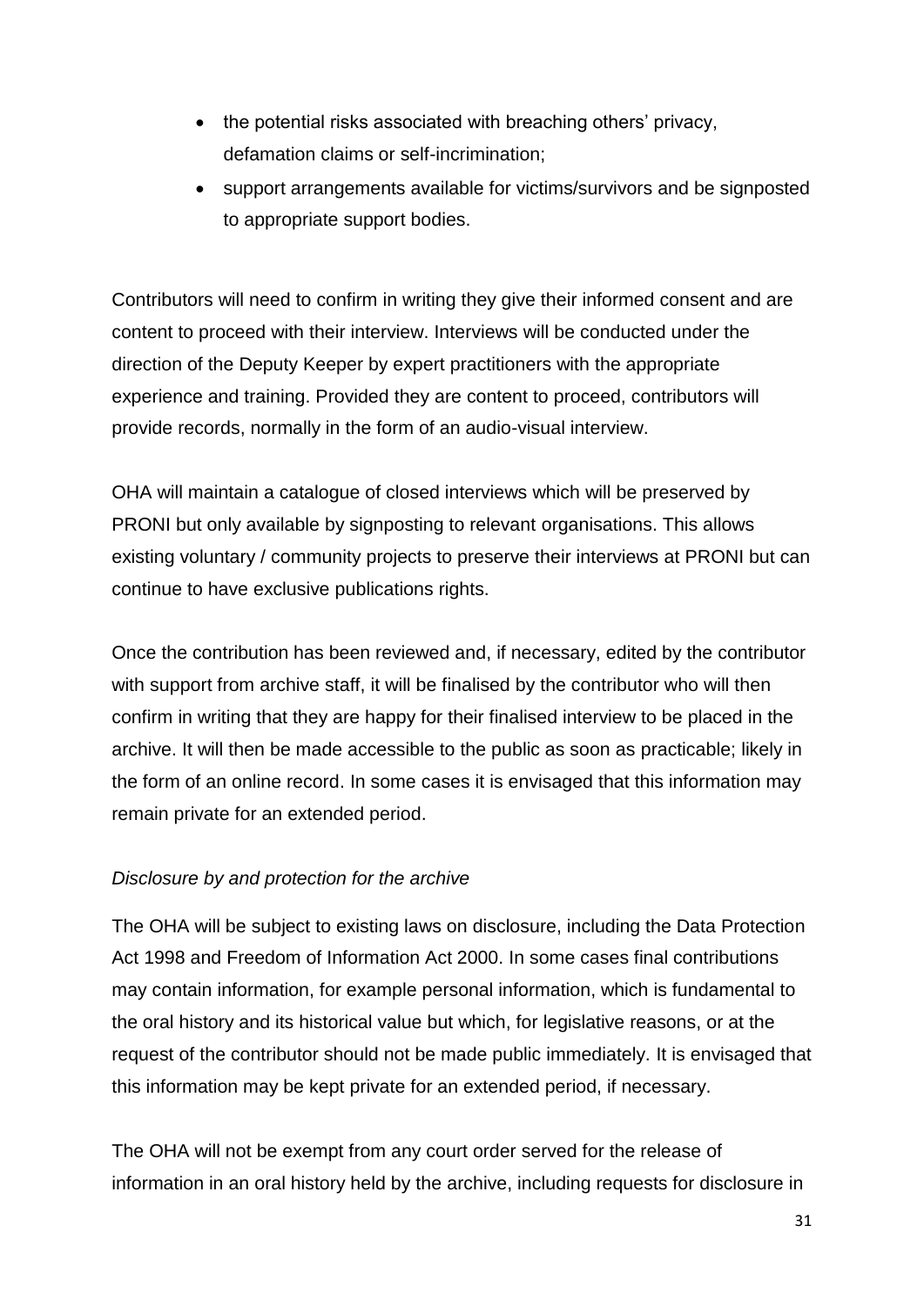relation to criminal investigations. Nor will it be exempt from any statutory duty to report crimes.

These disclosure requirements to which the archive is subject will be made clear to potential contributors before they record an oral history.

The Bill will confer new rule-making powers on the responsible Northern Ireland Executive Department in respect of the procedures, conduct and content of the OHA, including, for example, the process for the disposal of documents which it holds but do not form part of the archive.